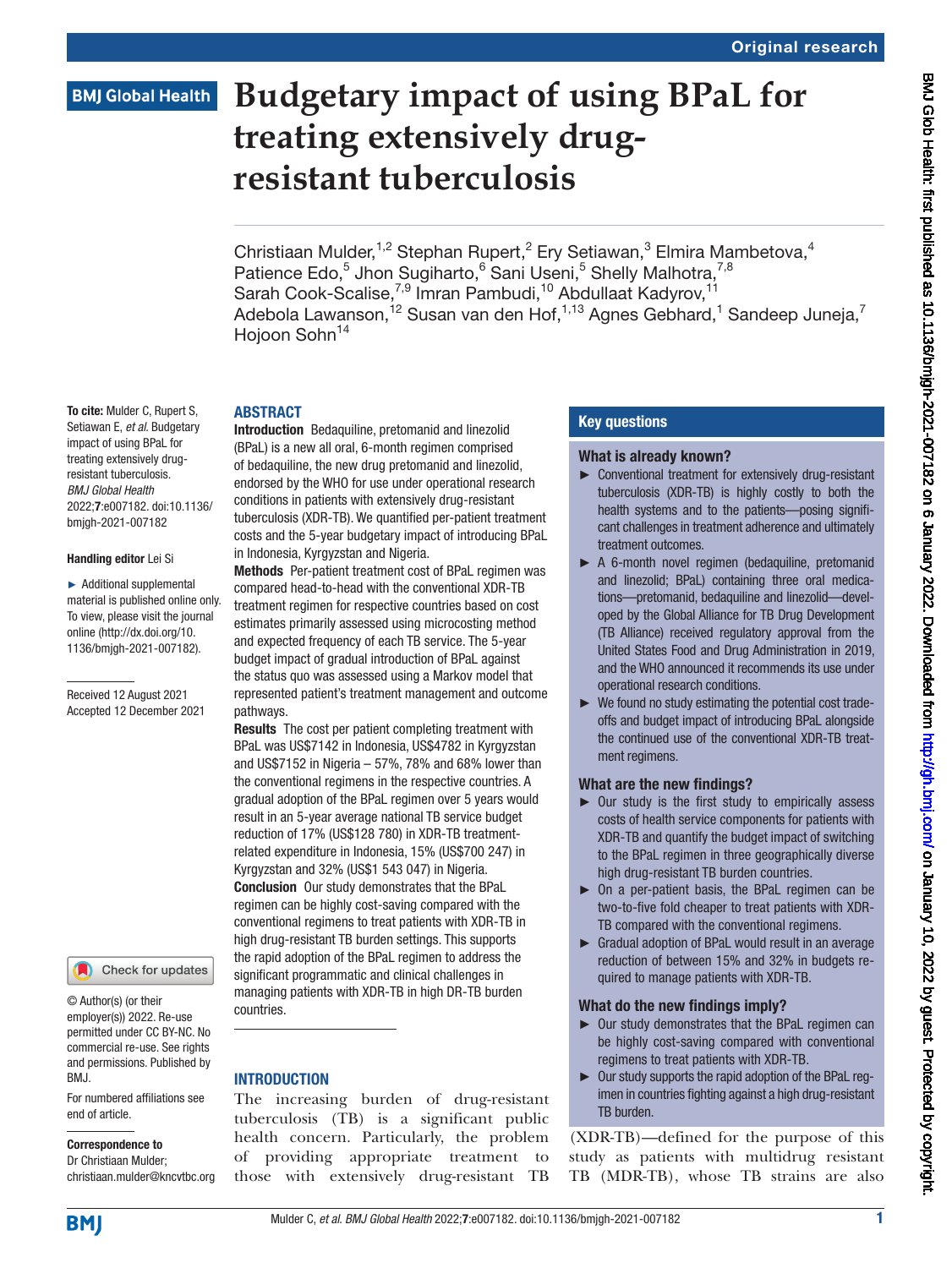resistant to at least one fluoroquinolone and a secondline injectable agent—is alarming. The global number of reported XDR-TB patients increased to 12 350 in 2019 compared with  $10\ 800$  $10\ 800$  in  $2017<sup>1</sup>$ . This number likely still reflects a substantial underestimate given the need for advanced drug susceptibility testing. Although XDR-TB treatment coverage has improved, treatment completion rates remain low at 39% with a considerable proportion of patients with XDR-TB dying (26%), failing treatment  $(18%)$  or lost to follow-up (LTFU)  $(18%)$ .<sup>[2](#page-7-1)</sup> In addition, high costs and long treatment duration associated with the conventional XDR treatment regimens may pose financial challenges for both the National TB Programmes (NTPs) and patients with XDR-TB. As such, these financial burdens can impede the progress towards the 20[3](#page-7-2)0 end TB targets.<sup>3</sup>

The low treatment success is attributable to the complexity and challenges associated with the conventional XDR-TB treatment regimens. A typical XDR-TB treatment lasts at least 20 months requiring lengthy hospitalisation during the intensive phase and use of at least seven drugs, including 6 months daily administration of injectable drugs that may result in patients experiencing adverse events.[4 5](#page-7-3) Likewise, conventional XDR-TB treatment is highly costly to both the health systems and to the patients—both out-of-pocket and in productivity losses—posing significant challenges in treatment adherence and ultimately treatment outcomes. $6-8$  Given these concerns, promising trial results of a 6-month novel regimen (bedaquiline, pretomanid and linezolid; BPaL) containing three oral medications—pretomanid, bedaquiline and linezolid—developed by the Global Alliance for TB Drug Development (TB Alliance) provides a hopeful outlook in managing patients with XDR-TB.<sup>[9](#page-7-5)</sup> The results of the Nix-TB clinical trial evaluating the BPaL regimen showed 89% treatment efficacy in patients with XDR-TB and 92% in patients who had MDR-TB treatment intolerance (to regimens available in South Africa 2015–2017) or failed MDR-TB treatment, with insignificant differences in adverse events to other regi-mens containing linezolid.<sup>[10 11](#page-7-6)</sup> Furthermore, the BPaL regimen proved to be equally effective in both HIVnegative patients and people living with HIV on antiret-roviral therapy.<sup>[11](#page-7-7)</sup>

In August 2019, BPaL received regulatory approval from the United States Food and Drug Administration and the WHO announced it recommends its use under operational research conditions.<sup>10 12</sup> In 2020, the regimen was granted conditional marketing authorisation by European Medicines Agency. Given favourable clinical trial outcomes and regulatory approvals for its wide use, it is equally important to understand the potential cost trade-offs and budget impact of introducing BPaL alongside the continued use of the conventional XDR-TB treatment regimens in various epidemiologic and operational settings. $^{13}$  We conducted empiric cost and budget impact analyses from a health service provider perspective of introducing the BPaL regimen alongside the use

of conventional regimens for XDR-TB treatment in three high MDR-TB burden countries.

# **METHODS**

#### Study overview

This study was conducted in Indonesia, Kyrgyzstan and Nigeria, which are among the 30 high-burden countries for MDR-TB. $^{14}$  The number of laboratory-confirmed patients with XDR-TB in these countries was 33, 109 and 16, respectively, in  $2019$ .<sup>1</sup> We collected the projected number of patients with XDR-TB who were anticipated to start using BPaL during 2020–2024 from a separate study (submitted for publication), in which we conducted semistructured interviews with NTPs in the three countries to gather in-depth information on country targets and planned regimens for DR-TB treatment [\(table](#page-2-0) 1).

We compared costs and budget impact concerning the use and introduction of BPaL regimen to the conventional regimens in each country to treat patients with XDR-TB. Conventional regimens included bedaquiline and linezolid with four to six additional anti-TB drugs administered over at least 20 months ([online supple](https://dx.doi.org/10.1136/bmjgh-2021-007182)[mental table S1](https://dx.doi.org/10.1136/bmjgh-2021-007182)). For the BPaL regimen, we assumed a duration of 6 months for the full course of treatment.

#### Cost analysis

We first conducted a landscape analysis, in close collaboration with the NTP staff, to identify key health services and utilisation frequencies necessary to assess empiric unit cost estimates and per-patient costs to treat patients with XDR-TB in the respective countries. Health service costs were primarily assessed based on the bottom-up costing method, multiplying empirically measured direct and indirect use of resources by unit prices/cost estimates necessary to complete each service process [\(online](https://dx.doi.org/10.1136/bmjgh-2021-007182) [supplemental tableS2](https://dx.doi.org/10.1136/bmjgh-2021-007182)). For resource use and cost data that were not possible to empirically collect at each study site, we reviewed literature (including estimates from World Health Organization Choosing Interventions that are Cost-Effective (WHO-CHOICE)), price catalogues, financial records service utilisation statistics [\(online](https://dx.doi.org/10.1136/bmjgh-2021-007182) [supplemental](https://dx.doi.org/10.1136/bmjgh-2021-007182) Cost Analysis). These costs were estimated using top-down method, where estimated service-specific total costs were divided by service use/volume. $15$  Capital costs including buildings, equipment, vehicles and furniture were annualised using a discount rate reflecting the economics in each country (5% in Kyrgyzstan, 3% in Indonesia and Nigeria) and the standard assumption of respective useful life for each capital good.<sup>15 16</sup> All costs were assessed as 2019 US\$ adjusted for inflation for cost data available in years other than 2019.<sup>[13 17 18](#page-7-8)</sup> Cost data collected in local currency were converted to the 2019 US\$ estimates using the Oanda currency converter.<sup>[19](#page-7-11)</sup> All cost data were collected using a modified version of a validated Excel-based tool developed by the Management Sciences for Health for the USAID-funded, TB CARE 1 project, led by KNCV.<sup>[20](#page-7-12)</sup>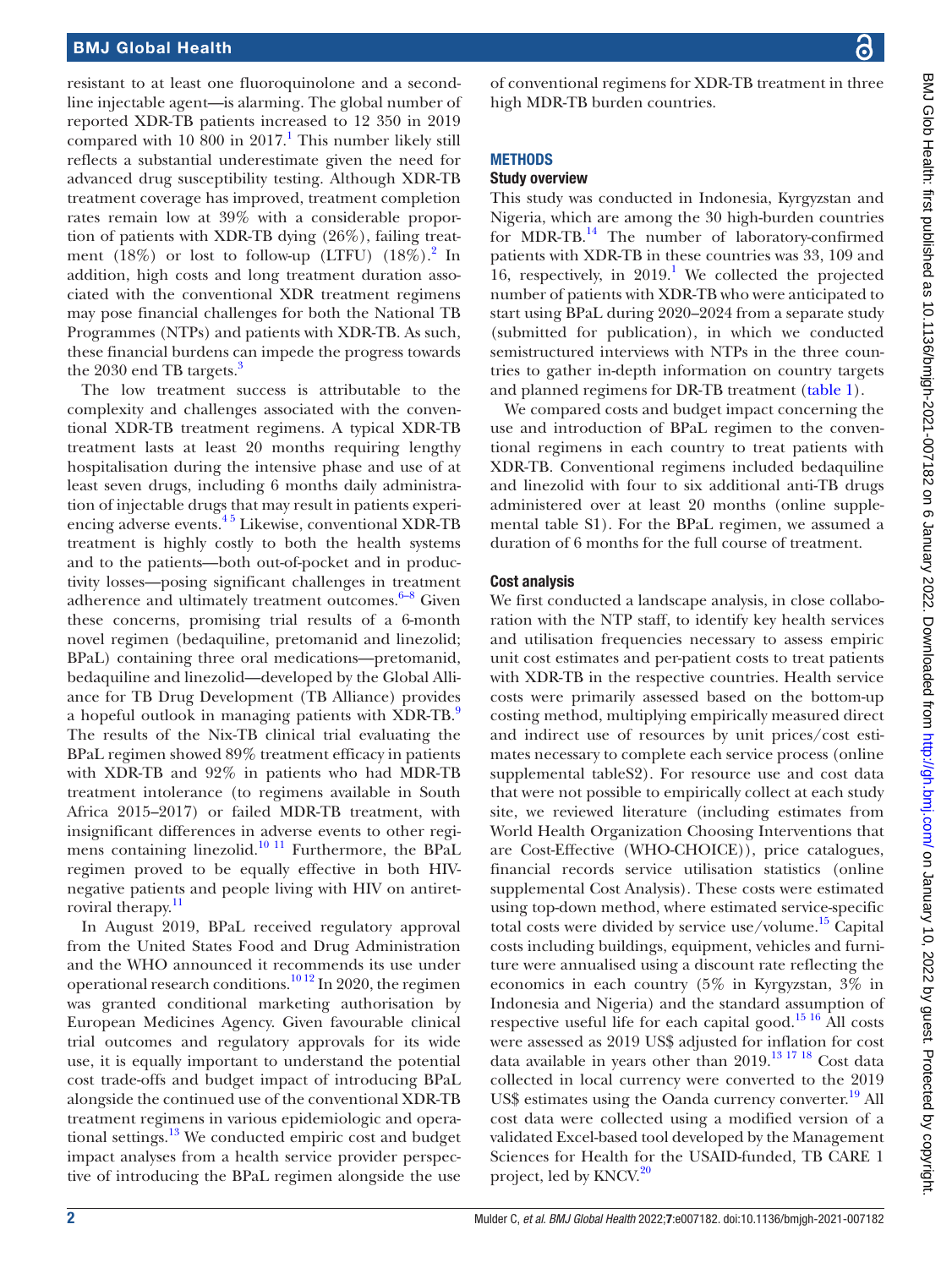<span id="page-2-0"></span>

| <b>Table 1</b><br>Model parameters                                           |                       |           |                                    |               |            |          |                                    |
|------------------------------------------------------------------------------|-----------------------|-----------|------------------------------------|---------------|------------|----------|------------------------------------|
|                                                                              | Conventional regimen* |           | <b>Source</b>                      | <b>BPaL*</b>  |            |          | <b>Source</b>                      |
| <b>Treatment parameters</b><br>probabilities                                 | %                     |           |                                    | $\frac{0}{0}$ |            |          |                                    |
| LTFU while on treatment                                                      | 18.6                  |           | (25)                               | 1.4           |            |          | (11)                               |
| Permanently discontinuing<br>treatment due to adverse<br>events              | 14.1                  |           | (23)                               | 14.1          |            |          | (23)                               |
| Dying during treatment                                                       | 11.8                  |           | (25)                               | 8.5           |            |          | (11)                               |
| Dying after LTFU (monthly)                                                   | 2.7                   |           | (22)                               | 2.7           |            |          | (22)                               |
| Dying after permanently<br>discontinuing treatment                           | 11.8                  |           | (25)                               | 8.5           |            |          | (11)                               |
| Resuming treatment after LTFU                                                | 16.4                  |           | (22)                               | 16.4          |            |          | (22)                               |
| Hospitalisation after<br>permanently discontinuing<br>treatment              | 10                    |           | (24)                               | 10            |            |          | (24)                               |
| Switching to conventional<br>regimen after permanently<br>discontinuing BPaL | <b>NA</b>             |           |                                    | 50            |            |          | Assumption                         |
| Treatment completion                                                         | 58                    |           | Derived from<br>model              | 78            |            |          | Derived from<br>model              |
| Natural cure if LTFU or<br>permanently discontinuing<br>treatment            | 21                    |           | Derived from<br>model              | 13            |            |          | Derived from<br>model              |
| <b>Conventional regimen</b>                                                  |                       |           | Source                             | <b>BPaL</b>   |            |          | <b>Source</b>                      |
| Indonesia                                                                    | Kyrgyzstan            | Nigeria   |                                    | Indonesia     | Kyrgyzstan | Nigeria  |                                    |
| <b>Cost parameters US\$</b>                                                  |                       |           |                                    |               |            |          |                                    |
| Average monthly 378.90<br>drug costs                                         | 541.93                | 298.12    | Online<br>supplemental<br>table S2 | 534.50        | 186.84     | 191.39   | Online<br>supplemental<br>table S2 |
| Average monthly 173.41<br>treatment<br>management<br>costs                   | 126.76                | 453.95    | Online<br>supplemental<br>table S2 | 225.32        | 188.92     | 493.38   | Online<br>supplemental<br>table S2 |
| <b>Cohort parameters</b>                                                     |                       |           |                                    |               |            |          |                                    |
| Annual XDR-TB patients treated with regimen-nr (%)                           |                       |           |                                    |               |            |          |                                    |
| 2020<br>58 (100)                                                             | 167 (100)             | 250 (100) | Gupta et al<br>(submitted)         | 0(0)          | 0(0)       | 0(0)     | Gupta et al.<br>(submitted)        |
| 61 (100)<br>2021                                                             | 175 (100)             | 275 (100) | Gupta et al<br>(submitted)         | 0(0)          | 0(0)       | 0(0)     | Gupta et al.<br>(submitted)        |
| 2022<br>32(50)                                                               | 184 (100)             | 138 (50)  | Gupta et al.<br>(submitted)        | 32 (50)       | 0(0)       | 138 (50) | Gupta et al.<br>(submitted)        |
| 2023<br>33 (50)                                                              | 135 (70)              | 75 (25)   | Gupta et al.<br>(submitted)        | 33(50)        | 58 (30)    | 225 (75) | Gupta et al.<br>(submitted)        |
| 2024<br>34 (50)                                                              | 78 (38%)              | 88 (25)   | Gupta et al.<br>(submitted)        | 34 (50)       | 125 (62)   | 263(75)  | Gupta et al.<br>(submitted)        |

\*Assumed similar probabilities across the three countries.

BPaL, bedaquiline, pretomanid and linezolid; LTFU, lost to follow-up; XDR-TB, extensively drug-resistant tuberculosis.

Perpatient costs in treating and monitoring patients with XDR-TB for each regimen were assessed assuming full adherence to the national guideline and algorithm in each country. These estimates were calculated based on identified frequency or quantities of key health services and medical commodities (eg, drugs) consumed by one patient with XDR-TB throughout the entire TB care cascade from the point when the patient was initiated on treatment. Each health service utilisation frequency was then multiplied by service unit cost to arrive at the total per-patient cost. Costs of drugs were categorised into intensive and continuation treatment phases. Prices of TB drugs for Kyrgyzstan and Nigeria were based on the Global Drug Facility (GDF) Medicines Catalog from November  $2018.<sup>21</sup>$  In Indonesia, the GDF catalogue was used for imipenem/cilastatin, whereas the prices of all other drugs except for pretomanid were extracted from the national e-catalogue, which is the NTP procurement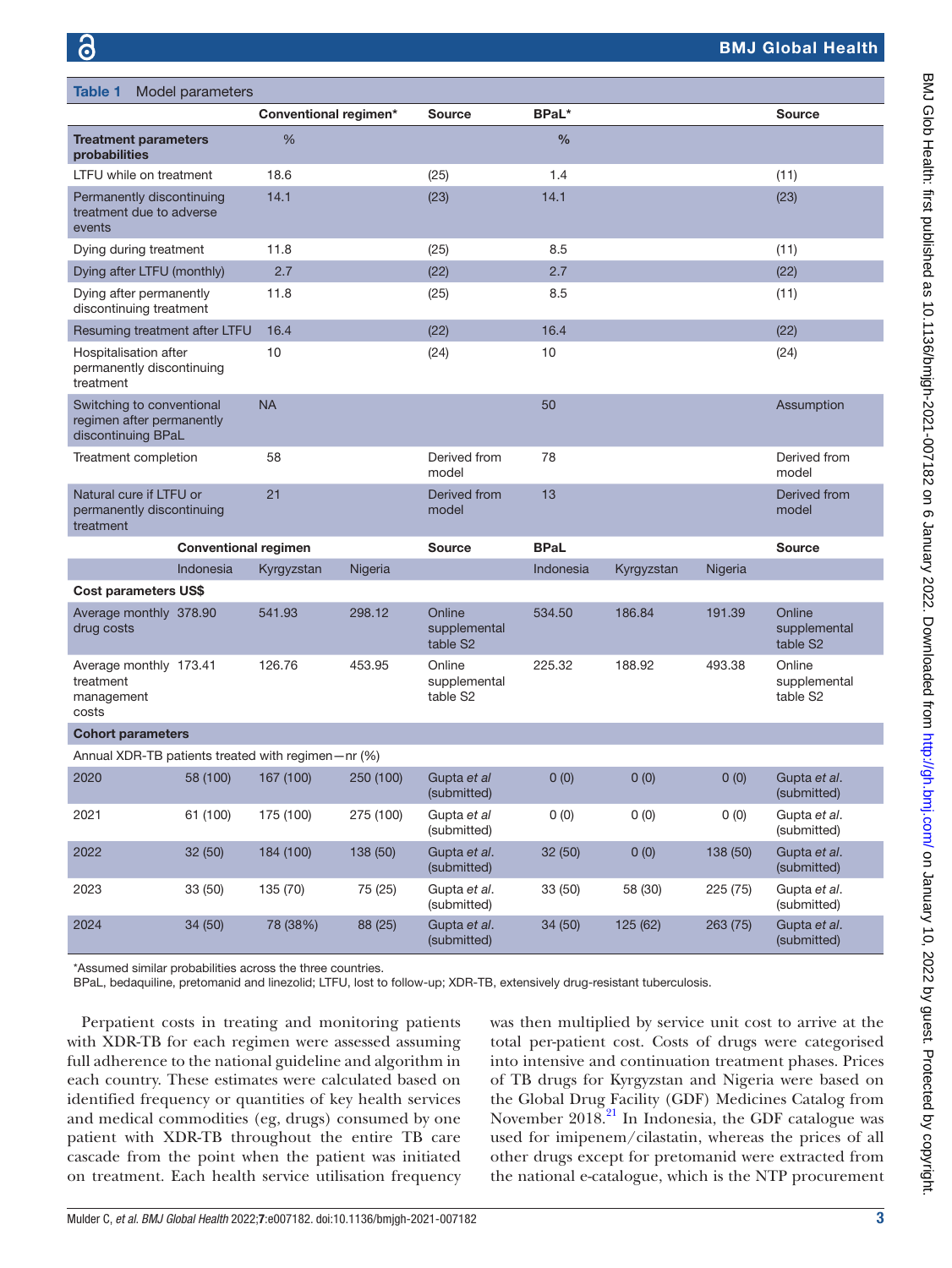database. For pretomanid, we included the price of US\$364 for the entire 6-month BPaL treatment course, as listed on the GDF catalogue in October 2019. Treatment management costs included costs of inpatient days, outpatient consultations (including directly observed therapy (DOT), home visits and other patient support), safety monitoring investigations and follow-up testing for treatment monitoring.

#### Budget impact analysis

We built a Markov model that represents different states of patient with XDR-TB care and outcomes, starting from the point of treatment initiation (eg, initial diagnostic process costs not included), in introducing the BPaL regimen alongside the conventional regimen with one full cycle representing 1 month [\(online supplemental](https://dx.doi.org/10.1136/bmjgh-2021-007182)  [figure S1,](https://dx.doi.org/10.1136/bmjgh-2021-007182) a simplified visual model representation). Patient outcomes and costs were tallied over a total of 60 cycles to represent budget years over 2020–2024. At the end of each cycle, patients can transition to the following states: (1) next month of XDR-TB treatment, (2) LTFU, (3) treatment discontinuation due to adverse events, (4) death, (5) treatment completion or (6) natural cure ([table](#page-2-0) 1). For patients with LTFU, irrespective of the state, we assumed that 16.4% would return to care and undergo the entire duration of their initial regimen and, therefore, incurred costs, irrespective of their treatment regimen.<sup>22</sup> We assumed that  $14.1\%$  of the patients would experience major adverse events requiring discontinuation of XDR-TB treatment, $^{23}$  out of those, 10% would incur 1 day of hospitalisation costs due to myelosuppression, irrespective of the treatment regimen. $^{24}$  $^{24}$  $^{24}$  For patients permanently discontinuing BPaL due to adverse events, we assumed that 50% would be switched to the conventional regimen and incur drug costs for the full duration of that regimen on top of the initial BPaL regimen costs. The remainder of the patients who permanently discon-tinued treatment either die or naturally cure [\(table](#page-2-0) 1). $^{25}$  $^{25}$  $^{25}$ 

For each country, the annual and 5-year costs were calculated by multiplying the expected number of patients by cumulative service utilisation and costs of XDR-TB care for respective regimen tallied for each stage state over 12 and 60 model cycles. Annual and 5-year net budget impact was assessed by comparing the current budget scenario, in which all patients with XDR-TB are initiated on the conventional regimens against the scenario, in which BPaL would be gradually introduced over the 5-year period. Costs and outcomes were tracked for all patients initiating on XDR-TB treatment within the 5-year period until they reached one of the treatment outcome states.

#### Sensitivity analysis

We conducted one-way sensitivity analyses of key parameters to determine the robustness of our model results regarding the average cost per BPaL treatment completed and the average net budget impact. We varied: (1) the timeline of introducing BPaL  $(\pm 1 \text{ year})$ , (2) the

population eligible for the BPaL regimen  $(\pm 20\%)$ , (3) reducing the dosage of linezolid with 50% in the BPaL regimen as being studied in the ZeNix trial<sup>26</sup> and (4) reducing the frequency of outpatient consultations to weekly instead of daily.

#### Ethical statement

This manuscript structure follows the Consolidated Health Economic Evaluation Reporting Standards statement checklist which is based on the format of the CONSORT statement checklist.<sup>27</sup>

#### Patient and public involvement

The National Tuberculosis Programs of all countries endorsed this study. No patient was involved in generating the research questions or the outcomes measures, nor were they involved in designing the study, or developing the models. No patient was consulted on interpretation or writing up the results. The results will be disseminated to the National Tuberculosis Programs. There are no plans to disseminate the results to patients or the community.

#### RESULTS

#### Cost per patient treated

Unit costs, types and service utilisation frequencies of key health services necessary for XDR-TB care varied across the three countries assessed in our study ([online supplemental table S2\)](https://dx.doi.org/10.1136/bmjgh-2021-007182). The cost per patient treated when fully adherent with the BPaL regimen was US\$4559 in Indonesia, US\$2255 in Kyrgyzstan and US\$4109 in Nigeria [\(figure](#page-3-0) 1). In Indonesia, drugs constituted 70% of the total cost of the BPaL regimen, versus 49% in Kyrgyzstan and 27% in Nigeria. In Kyrgyzstan, hospitalisation constituted 24% of the total cost of the BPaL regimen, and in Nigeria outpatient consultations 51%. The cost per patient treated with the respective conventional regimens was US\$11 046 in



<span id="page-3-0"></span>Figure 1 The drug and treatment management costs (in US\$) per XDR-TB patient 100% adhering to the conventional regimens and BPaL by country. BPaL, bedaquiline, pretomanid and linezolid; XDR-TB, extensively drug-resistant tuberculosis.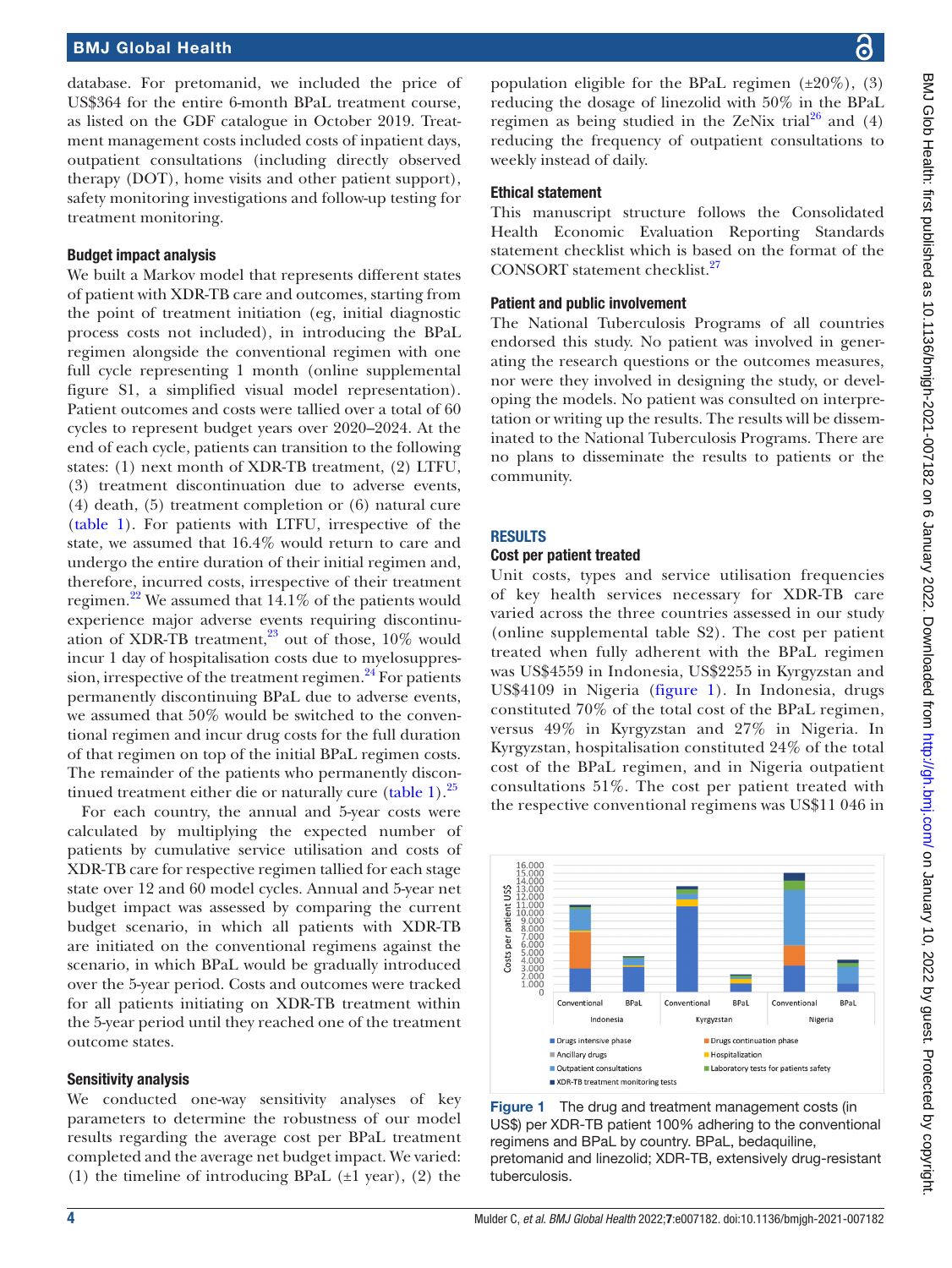<span id="page-4-0"></span>

| Table 2 Annual costs and cost per treatment completed by treatment regimen Indonesia, 1000 US\$ |                |                |                |                 |                |                    |  |  |
|-------------------------------------------------------------------------------------------------|----------------|----------------|----------------|-----------------|----------------|--------------------|--|--|
|                                                                                                 | Year           |                |                |                 |                |                    |  |  |
|                                                                                                 | 2020           | 2021           | 2022           | 2023            | 2024*          | Average            |  |  |
| <b>Indonesia</b>                                                                                |                |                |                |                 |                |                    |  |  |
| Current budget scenario                                                                         |                |                |                |                 |                |                    |  |  |
| All conventional regimen                                                                        | 260.1          | 493.6          | 549.8          | 570.2           | 913.3          |                    |  |  |
| New budget scenario                                                                             |                |                |                |                 |                |                    |  |  |
| Conventional regimen                                                                            | 260.1          | 493.6          | 406.5          | 301.8           | 456.7          |                    |  |  |
| <b>BPaL</b>                                                                                     | $\Omega$       | $\Omega$       | 127.2          | 159.9           | 195.0          |                    |  |  |
| Cost sum                                                                                        | 260.1          | 493.6          | 533.7          | 461.7           | 651.6          |                    |  |  |
| Net budget impact (%)                                                                           | 0(0)           | 0(0)           | $-16,1(-3)$    | $-108.5$ (-19)  | $-261.7$ (-29) | $-128.8$ (-17)     |  |  |
| Cost per treatment completed                                                                    |                |                |                |                 |                |                    |  |  |
| Conventional regimen                                                                            | NA.            | 35.2           | 11.8           | 10.6            | 9.3            | 16.7               |  |  |
| <b>BPaL</b>                                                                                     | <b>NA</b>      | <b>NA</b>      | 10.2           | 6.3             | 5.0            | 7.1                |  |  |
| Kyrgyzstan                                                                                      |                |                |                |                 |                |                    |  |  |
| Current budget scenario                                                                         |                |                |                |                 |                |                    |  |  |
| All conventional regimen                                                                        | 876.7          | 1702.9         | 1902.7         | 1997.8          | 3320.7         |                    |  |  |
| New budget scenario                                                                             |                |                |                |                 |                |                    |  |  |
| Conventional regimen                                                                            | 876.7          | 1702.9         | 1902.7         | 1686.9          | 1688.9         |                    |  |  |
| <b>BPaL</b>                                                                                     | $\overline{0}$ | $\overline{0}$ | $\overline{0}$ | 141.6           | 400.6          |                    |  |  |
| Cost sum                                                                                        | 876.7          | 1702.9         | 1902.7         | 1828.6          | 2089.5         |                    |  |  |
| Net budget impact (%)                                                                           | 0(0)           | 0(0)           | 0(0)           | $-169.2(-8)$    | $-1231.2(-37)$ | $-700.2$ ( $-15$ ) |  |  |
| Cost per treatment completed                                                                    |                |                |                |                 |                |                    |  |  |
| Conventional regimen                                                                            | <b>NA</b>      | 42.2           | 19.3           | 16.3            | 9.1            | 21.7               |  |  |
| <b>BPaL</b>                                                                                     | <b>NA</b>      | <b>NA</b>      | <b>NA</b>      | 6.2             | 3.3            | 4.8                |  |  |
| <b>Nigeria</b>                                                                                  |                |                |                |                 |                |                    |  |  |
| Current budget scenario                                                                         |                |                |                |                 |                |                    |  |  |
| All conventional regimen                                                                        | 1620.3         | 3018.1         | 3319.9         | 3499.0          | 6125.1         |                    |  |  |
| New budget scenario                                                                             |                |                |                |                 |                |                    |  |  |
| Conventional regimen                                                                            | 1620.3         | 3018.1         | 2421.1         | 1365.5          | 1578.7         |                    |  |  |
| <b>BPaL</b>                                                                                     | $\Omega$       | 0              | 517.6          | 978.3           | 1453.6         |                    |  |  |
| Cost sum                                                                                        | 1620.3         | 3018.1         | 2938.8         | 2343.8          | 3032.3         |                    |  |  |
| Net budget impact (%)                                                                           | 0              | 0              | –381.2 (–11)   | $-1155.1$ (-33) | $-3092.8(-50)$ | $-1543.0$ (-32)    |  |  |
| Cost per treatment completed                                                                    |                |                |                |                 |                |                    |  |  |
| Conventional regimen                                                                            | <b>NA</b>      | 49.9           | 16.0           | 10.8            | 11.2           | 22.0               |  |  |
| <b>BPaL</b>                                                                                     | <b>NA</b>      | <b>NA</b>      | 9.6            | 6.9             | 5.0            | 7.2                |  |  |

BPaL, bedaquiline, pretomanid and linezolid.

Indonesia, US\$13 374 in Kyrgyzstan and US\$15 042 in Nigeria [\(figure](#page-3-0) 1). For Indonesia and Kyrgyzstan, drugs constituted the largest percentage of the total cost of the conventional regimen (68% and 81%, respectively), whereas in Nigeria, outpatient consultation was the largest cost relatively with 46%.

#### Cost per treatment completed

The cost per treatment completed among patients treated with BPaL was on average US\$7142 in Indonesia, US\$4782 in Kyrgyzstan and US\$7152 in Nigeria

[\(table](#page-4-0) 2). These costs were 57%, 78% and 68% lower, respectively, when compared with the cost of completing treatment with conventional regimens, US\$16 732 in Indonesia, US\$21 714 in Kyrgyzstan and US\$22 021 in Nigeria ([table](#page-4-0) 2). In our sensitivity analysis, reducing the dosage of linezolid with 50% reduced the average cost per BPaL treatment completed to US\$6026  $(-16\%)$  in Indonesia, to US\$4517 (-6%) in Kyrgyzstan, and to US\$6900 (–4%) in Nigeria ([figure](#page-5-0) 2A, [online](https://dx.doi.org/10.1136/bmjgh-2021-007182) [supplemental figures S2A and figure S3A\)](https://dx.doi.org/10.1136/bmjgh-2021-007182). Reducing DOT to weekly visits reduced the average cost per BPaL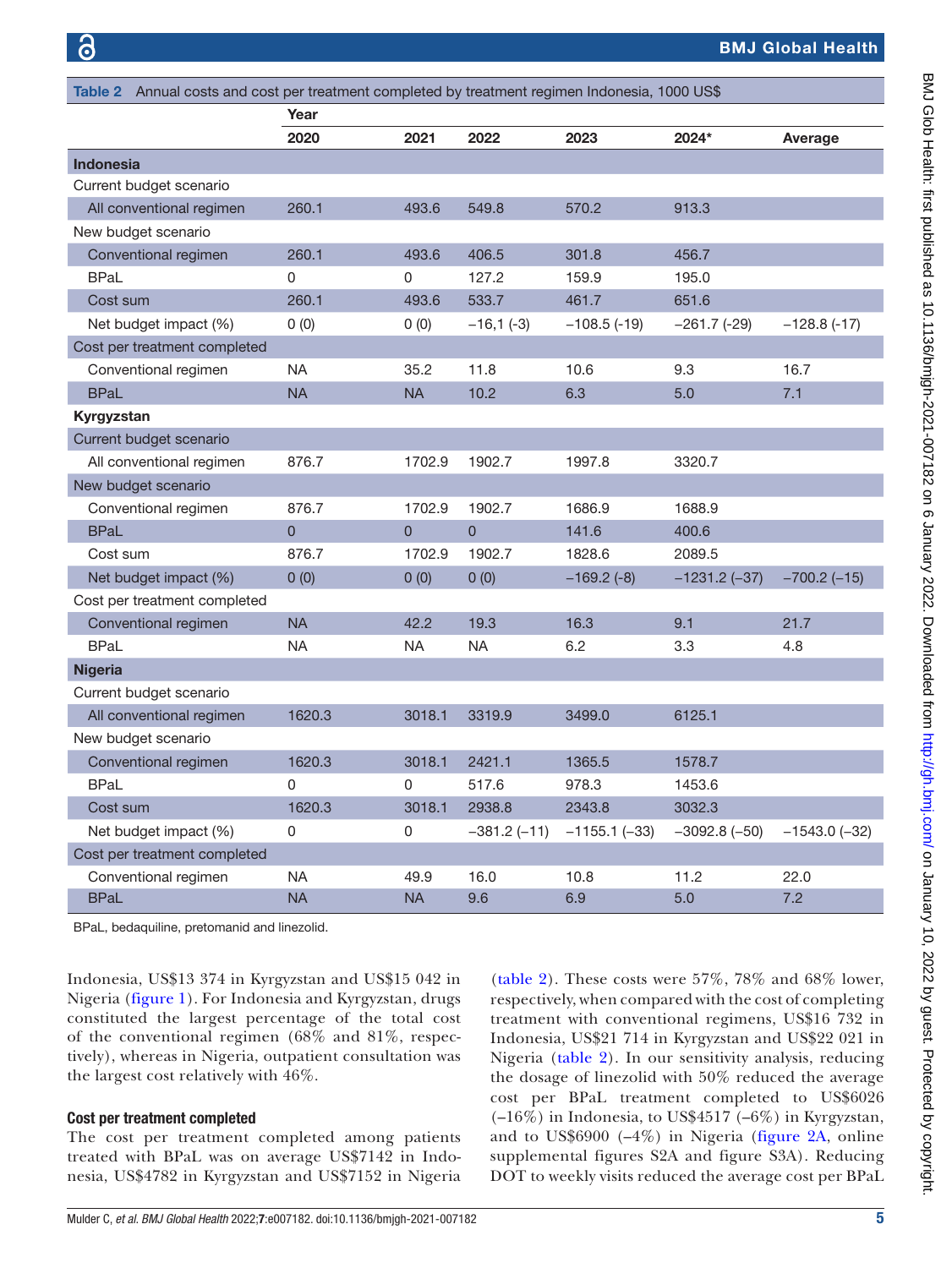

<span id="page-5-0"></span>**Figure 2** (A) One-way sensitivity analysis for the average cost per BPaL treatment completed in Indonesia. (B) Oneway sensitivity analysis for the average reduction in the net budget in Indonesia. BPaL, bedaquiline, pretomanid and linezolid.

treatment completed to US\$5387 (–25%) in Nigeria, to US\$6472 ( $-9\%$ ) in Indonesia and to US\$4661 ( $-3\%$ ) in Kyrgyzstan [\(figure](#page-5-0) 2A, [online supplemental figure S2A](https://dx.doi.org/10.1136/bmjgh-2021-007182)  [and figure S3A](https://dx.doi.org/10.1136/bmjgh-2021-007182)).

#### Budget impact

Adoption of the BPaL regimen would result in an average reduction in XDR-TB-related expenditure of US\$128 780 (17%) in Indonesia, US\$700 247 (15%) in Kyrgyzstan and US\$1 543 047 (32%) in Nigeria [\(table](#page-4-0) 2). In our sensitivity analysis, we found that accelerating the uptake of BPaL with 1 year would reduce the average costs in Kyrgyzstan to US\$763 412 (additional 9% reduction) but would have little impact in Indonesia and Nigeria [\(figure](#page-5-0) 2B, [online](https://dx.doi.org/10.1136/bmjgh-2021-007182)  [supplemental figure S2B and figure S3B\)](https://dx.doi.org/10.1136/bmjgh-2021-007182). Likewise, delaying the uptake with 1 year in Kyrgyzstan would lower the reduction to US\$466 621 (33% higher expenditure) but would have little impact in Indonesia and Nigeria. Reducing the dosage of linezolid with 50% resulted in an average reduction of US\$154 004 (20% additional reduction) in Indonesia, but had little impact in the other countries.

#### **DISCUSSION**

To our knowledge, this is the first study to empirically assess costs of health service components for XDR-TB and

quantify the budget impact of switching to the recently FDA-approved pretomanid-containing BPaL regimen in three geographically diverse high DR-TB burden countries. On a perpatient basis, the BPaL regimen can be two-to-five fold cheaper to treat patients with XDR-TB compared with the conventional regimens, assuming full adherence to the respective care paths outlined in the respective NTP guidelines. We showed that gradual adoption of BPaL would result in an average reduction of between 15% and 32% in budgets required to manage patients with XDR-TB in the respective countries.

Of all the health systems service components, BPaL drug costs constituted the largest contributor to the overall cost-savings. Across the three countries included in this study, using BPaL would result in at least 57% (and as high as 90%) reduction in per-patient drug costs compared with the current regimens to treat XDR-TB. This was primarily due to a reduction in the number of drug types and shortened duration of treatment for the BPaL regimen compared with conventional regimens. Furthermore, procurement prices of key drugs used to treat XDR-TB largely contributed to the difference in cost-savings across the three countries. For example, the unit cost used for one tablet of bedaquiline was US\$5.71 in Indonesia, which is more than two times as high as the price charged through GDF. Similarly, the unit cost of one tablet of linezolid was US\$6.39, which is more than five times higher than the price charged through GDF. In Indonesia, it is anticipated that these key drugs for XDR-TB treatment will be not procured through GDF for the foreseeable future. Likewise, Indonesia had highest per-patient cost of XDR-TB treatment using BPaL (US\$4559), resulting in lowest absolute cost-savings compared with other countries

Another notable contributing factor to the cost-savings associated with the BPaL regimen was the reduction in health service utilisation required to manage treatment of patients with XDR-TB. If the BPaL regimen would be used in the three countries, we anticipate that the number of visits to clinics for outpatient consultation, number and types of patient safety and treatment monitoring tests would be dramatically reduced due to simplified standardised drug regimen and a 14-month reduction in treatment duration compared with the conventional XDR-TB treatment course. Furthermore, if factoring in programmatic (eg, simplified procurement and supply chain management) and operational (decentralisation of XDR-TB treatment) benefits of the simplified and standardised treatment regimen, we expect that the economic case for adopting BPaL regimen would become more favourable.

In our sensitivity analyses, we showed that the average costs per BPaL treatment completed in Indonesia were most sensitive to halving the dosage of linezolid, which showed to be efficacious and more tolerable in the ZeNIX trial.<sup>[26](#page-7-18)</sup> Prescribing BPaL to the other WHO-recommended patient populations, patients who are either unable to tolerate or failed MDR-TB treatment would increase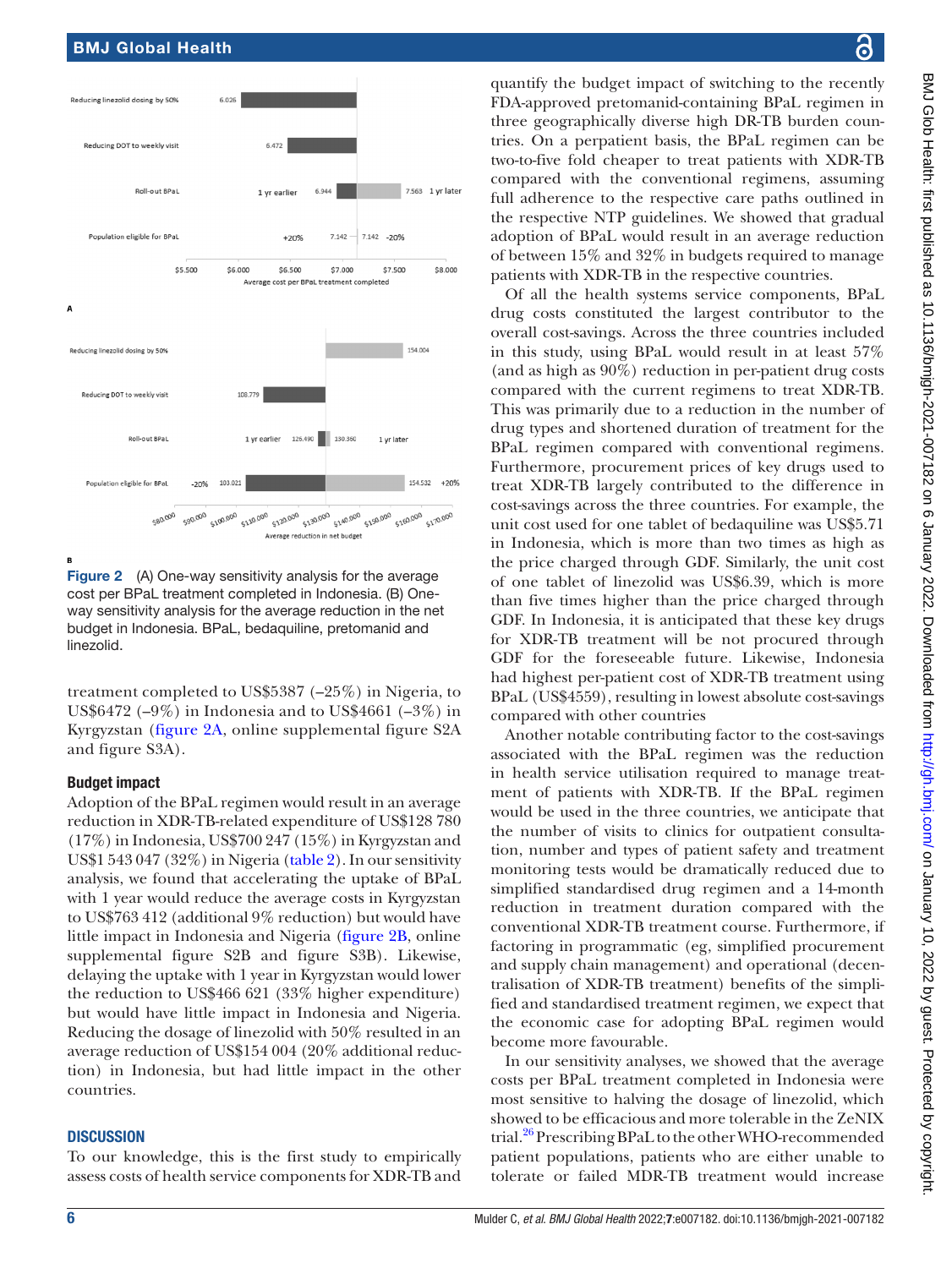the reduction in the net budget [\(figure](#page-5-0) 2B). Increasing the speed of BPaL roll-out would reduce the XDR-TBrelated expenditure, particularly when the proportion of patients with XDR-TB being enrolled on BPaL would increase over the years.

Our findings should be interpreted in light of the following limitations. First, because the BPaL regimen is a novel regimen that has not yet been widely adopted or studied in large scale, we primarily relied on the data available from the Nix trial to populate the BPaL treatment parameters in the model. Some parameter values in the model may, therefore, have been optimistic in a simplified model structure that may not fully capture the complexities of the XDR-TB patient care. For example, in our study, we used 1.4% LTFU rates of BPaL regimen as reported in the Nix trial. In reality, LTFU rates may be higher, and this would result in higher cost estimate per patient completing BPaL treatment, reducing the overall cost-savings associated with the introduction of BPaL regimen. Second, while we accounted for the impact of adverse events on treatment outcomes and overall treatment costs, we assumed types of adverse events, and management of adverse events would be similar between the two regimens (eg, 10% of the patients would require hospitalisation due to myelosuppression for both regimens). As such, we did not assess costs specific to managing adverse events, resulting from respective XDR-TB treatment. If frequency and types of adverse events associated with the programmatic use of BPaL regimen are higher compared with the conventional regimen, we expect that the overall cost-savings for BPaL regimen will also subsequently be reduced. While uncertainties around these parameters did not impact our overall cost-saving and budget impact estimates for BPaL, 'real-world' cost implications may be more significant on overall costs associated with the introduction and use of BPaL regimen. These factors are being evaluated in on-going operational research projects in various settings by the TB Alliance and KNCV.

Second, the overall cost and budget estimates for BPaL introduction were estimated based on the anticipated number of patients who will be initiated on the BPaL regimen in the respective years between 2020 and 2024 in each country. As our study was done prior to the FDA approval, we took a conservative approach in estimating these numbers with the key stakeholders from the NTP in the respective countries. Likewise, if countries take more rigorous and inclusive approach to introducing the BPaL regimen, we expect that the overall cost-savings and budget impact be greater than what was projected in our analyses. Third, in our budget impact analyses, we did not consider initial diagnostic costs and the costs associated with the implementation when transitioning to the novel regimen. While we expect that initial diagnostic process will not change for the decision to initiate patients BPaL, if the diagnostic process becomes simplified for BPaL, this would further favour adoption of BPaL regimen. Furthermore, while we expect that the costs

associated with the implementation of the new regimen are an important factor, if the regimen can be scaled-up and maintained for the longer term, these costs will be marginalised.<sup>28</sup> However, these implementation costs will vary considerably depending on the operational conditions, training needs, coverage and speed of implementation to the lower levels of health systems. Therefore, we encourage future studies to thoroughly investigate programmatic and implementation costs for introducing new treatment regimens for TB.<sup>[28](#page-7-20)</sup> Finally, as our analyses were restricted to the health service provider perspective, we did not factor potential patient benefits and cost that could result from the simplified treatment regimen for XDR-TB. We encourage future studies to empirically assess patient perspective costs and benefits of simplified standardised regimens for DR-TB.<sup>[11](#page-7-7)</sup>

#### **CONCLUSION**

Our study demonstrates that the BPaL regimen can be highly cost-saving compared with conventional regimens to treat patients with XDR-TB. While further evidence on costs from the patient perspective would provide an important complementary evidence to our work, findings from our study support the rapid adoption of the BPaL regimen in countries fighting against a high drugresistant TB burden with limited health system capacity.

#### Author affiliations

<sup>1</sup> Technical Division, KNCV Tuberculosis Foundation, The Hague, The Netherlands <sup>2</sup> Amsterdam Institute for Global Health and Development, Amsterdam University Medical Centres, Amsterdam, The Netherlands

- 3 Universitas Indonesia, Depok, Indonesia
- 4 KNCV Tuberculosis Foundation, Bishkek, Kyrgyzstan
- <sup>5</sup>KNCV Tuberculosis Foundation, Abuja, Nigeria
- 6 Yayasan KNCV Indonesia, Jakarta, Indonesia
- <sup>7</sup> Market Access, Global Alliance for TB Drug Development, New York, New York, USA <sup>8</sup>Global Access, International Aids Vaccine Initiative, New York, New York, USA <sup>9</sup>Bureau For Global Health, USAID, Washington, DC, USA
- <sup>10</sup>National TB Program, Ministry of Health of the Republic of Indonesia, Jakarta, Indonesia
- <sup>11</sup>National Center of Phtiziatry, National TB Program, Bishkek, Kyrgyzstan <sup>12</sup>National Tuberculosis and Leprosy Control Programme, Federal Ministry of Health, Abuja, Nigeria
- <sup>13</sup>Centre for Infectious Disease Epidemiology and Surveillance, National Institute for Public Health and the Environment, Bilthoven, The Netherlands
- <sup>14</sup>Department of Epidemiology, Johns Hopkins Bloomberg School of Public Health, Baltimore, Maryland, USA

Acknowledgements We are grateful to the staff from KNCV's country offices and the local authorities in Indonesia, Kyrgyzstan and Nigeria for facilitating the cost data collection. We would like to thank Inge Koppelaar, Gunta Dravniece, Puck Pelzer, Julia van der Land and Sarah van de Berg (all KNCV), Sandra Kik (FIND), Dana Kappel (TB Alliance) and David Dowdy (Johns Hopkins Bloomberg School of Public Health) for providing technical support.

Contributors Conception and design: CM, SC-S, SM, SR, SvdH, SJ, HS. Model development: CM, HS. Data collection: CM, EM, ES, JS, PE, SR, SU. Analysis: CM, SR, HS. Interpretation and important intellectual input: All authors. First draft of manuscript: CM, HS. Guarantor: CM. All authors approved the final version submitted for publication.

Funding This work was funded by the Global Alliance for TB Drug Development.

Competing interests None declared.

Patient consent for publication Not applicable.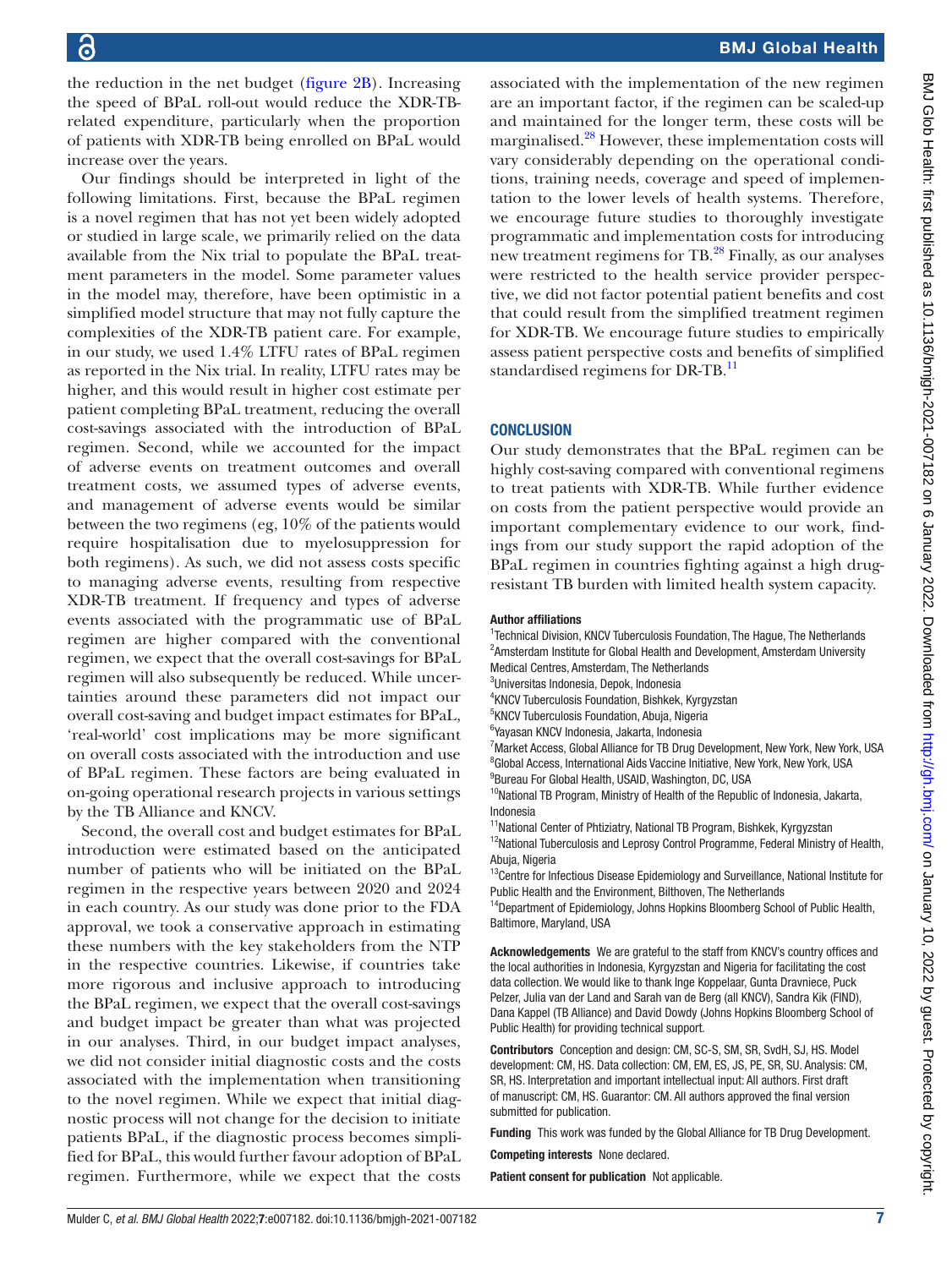# BMJ Global Health

Ethics approval This study does not involve human participants.

Provenance and peer review Not commissioned; externally peer reviewed.

Data availability statement All data relevant to the study are included in the article or uploaded as supplementary information.

Supplemental material This content has been supplied by the author(s). It has not been vetted by BMJ Publishing Group Limited (BMJ) and may not have been peer-reviewed. Any opinions or recommendations discussed are solely those of the author(s) and are not endorsed by BMJ. BMJ disclaims all liability and responsibility arising from any reliance placed on the content. Where the content includes any translated material, BMJ does not warrant the accuracy and reliability of the translations (including but not limited to local regulations, clinical guidelines, terminology, drug names and drug dosages), and is not responsible for any error and/or omissions arising from translation and adaptation or otherwise.

Open access This is an open access article distributed in accordance with the Creative Commons Attribution Non Commercial (CC BY-NC 4.0) license, which permits others to distribute, remix, adapt, build upon this work non-commercially, and license their derivative works on different terms, provided the original work is properly cited, appropriate credit is given, any changes made indicated, and the use is non-commercial. See:<http://creativecommons.org/licenses/by-nc/4.0/>.

#### **REFERENCES**

- <span id="page-7-0"></span>1 World Health Organization. *Global tuberculosis report 2020*. Geneva, 2020.
- <span id="page-7-1"></span>2 World Health Organization. *Global tuberculosis report 2019*. Geneva, 2019.
- <span id="page-7-2"></span>3 World Health Organization. *The end TB strategy: global strategy and targets for tuberculosis prevention, care and control after 2015*. Geneva, 2014.
- <span id="page-7-3"></span>4 World Health Organization. *Who consolidated guidelines on drugresistant tuberculosis treatment*. Geneva, 2019.
- 5 Migliori GB, Sotgiu G, Gandhi NR, *et al*. Drug resistance beyond extensively drug-resistant tuberculosis: individual patient data metaanalysis. *[Eur Respir J](http://dx.doi.org/10.1183/09031936.00136312)* 2013;42:169–79.
- <span id="page-7-4"></span>6 Diel R, Vandeputte J, de Vries G, *et al*. Costs of tuberculosis disease in the European Union: a systematic analysis and cost calculation. *[Eur Respir J](http://dx.doi.org/10.1183/09031936.00079413)* 2014;43:554–65.
- 7 Loddenkemper R, Sotgiu G, Mitnick CD. Cost of tuberculosis in the era of multidrug resistance: will it become unaffordable? *[Eur Respir J](http://dx.doi.org/10.1183/09031936.00027612)* 2012;40:9–11.
- 8 Fitzpatrick C, Floyd K. A systematic review of the cost and cost effectiveness of treatment for multidrug-resistant tuberculosis. *[Pharmacoeconomics](http://dx.doi.org/10.2165/11595340-000000000-00000)* 2012;30:63–80.
- <span id="page-7-5"></span>9 Burki T. BPaL Approved for multidrug-resistant tuberculosis. *[Lancet](http://dx.doi.org/10.1016/S1473-3099(19)30489-X)  [Infect Dis](http://dx.doi.org/10.1016/S1473-3099(19)30489-X)* 2019;19:1063–4.
- <span id="page-7-6"></span>10 United States Food and Drug Administration. Briefing document Pretomanid tablet, 200 Mg, meeting of the antimicrobial drugs Advisory Committee (AMDAC) 2019.
- <span id="page-7-7"></span>11 Conradie F, Diacon AH, Ngubane N, *et al*. Treatment of highly drugresistant pulmonary tuberculosis. *[N Engl J Med](http://dx.doi.org/10.1056/NEJMoa1901814)* 2020;382:893–902.
- 12 World Health Organization. *Rapid communication: key changes to treatment of drug-resistant tuberculosis*. Geneva, 2019.
- <span id="page-7-8"></span>13 Sullivan SD, Mauskopf JA, Augustovski F, *et al*. Budget impact analysis-principles of good practice: report of the ISPOR 2012 budget impact analysis good practice II Task force. *[Value Health](http://dx.doi.org/10.1016/j.jval.2013.08.2291)* 2014;17:5–14.
- <span id="page-7-9"></span>14 World Health Organization. *Global tuberculosis report 2018*. Geneva, 2018.
- <span id="page-7-10"></span>15 World Health Organization. *Making choices in health: who guide in cost-effectiveness analysis*. Geneva, 2003.
- 16 Walker D, Kumaranayake L. Allowing for differential timing in cost analyses: discounting and annualization. *[Health Policy Plan](http://dx.doi.org/10.1093/heapol/17.1.112)* 2002;17:112–8.
- 17 The World Bank. Gdp deflator, 2019. Available: [https://data.](https://data.worldbank.org/indicator/NY.GDP.DEFL.ZS?locations=KG) [worldbank.org/indicator/NY.GDP.DEFL.ZS?locations=KG](https://data.worldbank.org/indicator/NY.GDP.DEFL.ZS?locations=KG)
- 18 Kumaranayake L. The real and the nominal? making Inflationary adjustments to cost and other economic data. *[Health Policy Plan](http://dx.doi.org/10.1093/heapol/15.2.230)* 2000;15:230–4.
- <span id="page-7-11"></span>19 Oanda. Currency converter, 2019. Available: [https://www1.oanda.](https://www1.oanda.com/currency/converter/) [com/currency/converter/](https://www1.oanda.com/currency/converter/)
- <span id="page-7-12"></span>20 Management Sciences for Health. Multidrug resistant tuberculosis (MDR-TB) cost effectiveness analysis tool. Available: [https://www.](https://www.msh.org/resources/multidrug-resistant-tuberculosis-mdr-tb-cost-effectiveness-analysis-tool) [msh.org/resources/multidrug-resistant-tuberculosis-mdr-tb-cost](https://www.msh.org/resources/multidrug-resistant-tuberculosis-mdr-tb-cost-effectiveness-analysis-tool)[effectiveness-analysis-tool](https://www.msh.org/resources/multidrug-resistant-tuberculosis-mdr-tb-cost-effectiveness-analysis-tool)
- <span id="page-7-13"></span>21 Stop TB Partnership. *November 2018 medicines catalog, global drug facility*. Geneva, 2018.
- <span id="page-7-14"></span>22 Franke MF, Appleton SC, Bayona J, *et al*. Risk factors and mortality associated with default from multidrug-resistant tuberculosis treatment. *[Clin Infect Dis](http://dx.doi.org/10.1086/588292)* 2008;46:1844–51.
- <span id="page-7-15"></span>23 Lan Z, Ahmad N, Baghaei P, *et al*. Drug-Associated adverse events in the treatment of multidrug-resistant tuberculosis: an individual patient data meta-analysis. *[Lancet Respir Med](http://dx.doi.org/10.1016/S2213-2600(20)30047-3)* 2020;8:383–94.
- <span id="page-7-16"></span>24 Agyeman AA, Ofori-Asenso R. Efficacy and safety profile of linezolid in the treatment of multidrug-resistant (MDR) and extensively drugresistant (XDR) tuberculosis: a systematic review and meta-analysis. *[Ann Clin Microbiol Antimicrob](http://dx.doi.org/10.1186/s12941-016-0156-y)* 2016;15:41.
- <span id="page-7-17"></span>25 Masuku SD, Berhanu R, Van Rensburg C, *et al*. Managing multidrugresistant tuberculosis in South Africa: a budget impact analysis. *[Int J](http://dx.doi.org/10.5588/ijtld.19.0409)  [Tuberc Lung Dis](http://dx.doi.org/10.5588/ijtld.19.0409)* 2020;24:376–82.
- <span id="page-7-18"></span>26 Conradie F. *High rate of successful outcomes treating highly resistant TB in the ZeNix study of pretomanid bedaquiline and alternative doses and durations of linezolid IAS*. Berlin, Germany, 2021.
- <span id="page-7-19"></span>27 Husereau D, Drummond M, Petrou S, *et al*. Consolidated Health Economic Evaluation Reporting Standards (CHEERS)--explanation and elaboration: a report of the ISPOR Health Economic Evaluation Publication Guidelines Good Reporting Practices Task Force. *[Value](http://dx.doi.org/10.1016/j.jval.2013.02.002)  [Health](http://dx.doi.org/10.1016/j.jval.2013.02.002)* 2013;16:231–50.
- <span id="page-7-20"></span>28 Sohn H, Tucker A, Ferguson O, *et al*. Costing the implementation of public health interventions in resource-limited settings: a conceptual framework. *[Implement Sci](http://dx.doi.org/10.1186/s13012-020-01047-2)* 2020;15:86.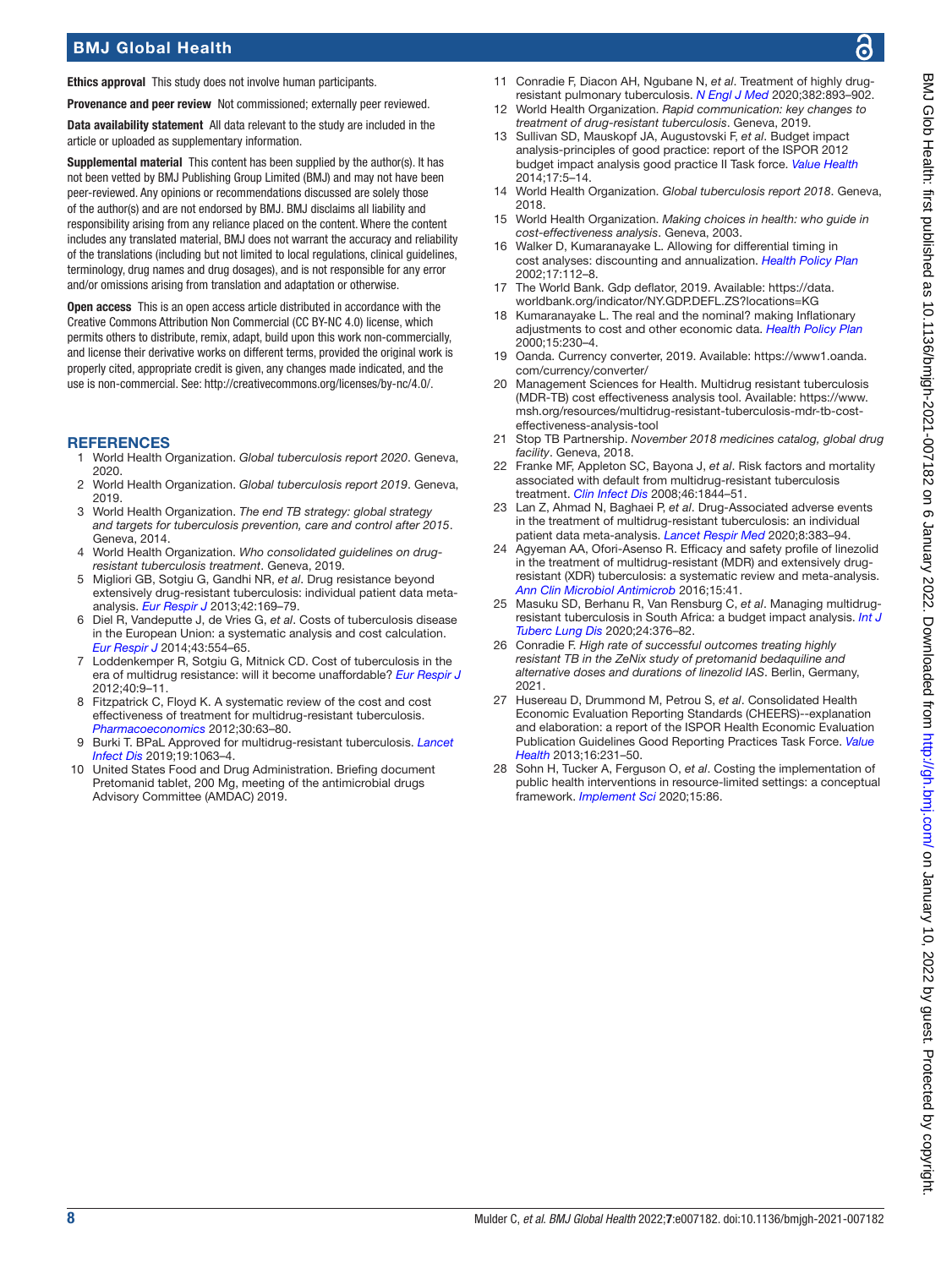#### **Table S1.** Treatment regimens

|                                    | regimen<br>Conventional     | Conventional<br>regimen     | regimen<br>Conventional | <b>BPaL</b>    |
|------------------------------------|-----------------------------|-----------------------------|-------------------------|----------------|
|                                    | <b>Indonesia</b>            | Kyrgyzstan                  | <b>Nigeria</b>          |                |
| Intensive phase                    | Bedaquiline                 | Bedaguiline                 | Bedaquiline             | Bedaquiline    |
|                                    | Clofazimine                 | Clofazimine                 | Clofazimine             | Pretomanid     |
|                                    | Ethionamide                 | Cycloserine                 | Delamanid               | Linezolid      |
|                                    | Cycloserine                 | Imipenem-Cilastatin         | Isoniazid (high dose)   | Pyridoxin      |
|                                    | Linezolid                   | Amoxicillin-Clavulanic acid | Linezolid               |                |
|                                    | Ethambutol                  | Linezolid                   | PAS-(H)-4-(S)-30        |                |
|                                    | Pyrazinamide                | Pyridoxin                   | Pyrazinamide            |                |
|                                    | Isoniazid<br>(high<br>dose) |                             | Pyridoxin               |                |
|                                    | Pyridoxin                   |                             |                         |                |
| <b>Continuation phase</b>          | Ethionamide                 | (no different continuation  | Bedaquiline             |                |
|                                    | Cycloserine                 | phase regimen)              | Clofazimine             |                |
|                                    | Linezolid                   |                             | Linezolid               |                |
|                                    | Clofazimine                 |                             | PAS-(H)-4-(S)-30        |                |
|                                    | Ethambutol                  |                             | Pyrazinamide            |                |
|                                    | Pyrazinamide                |                             | Pyridoxin               |                |
|                                    | Isoniazid<br>(high<br>dose) |                             |                         |                |
|                                    | Pyridoxin                   |                             |                         |                |
| <b>Duration</b><br>οf<br>intensive | 6 months                    | Not applicable              | 6 months                | Not applicable |
| phase                              |                             |                             |                         |                |
| <b>Total duration</b>              | 20 months                   | 20 months                   | 20 months               | 6 months       |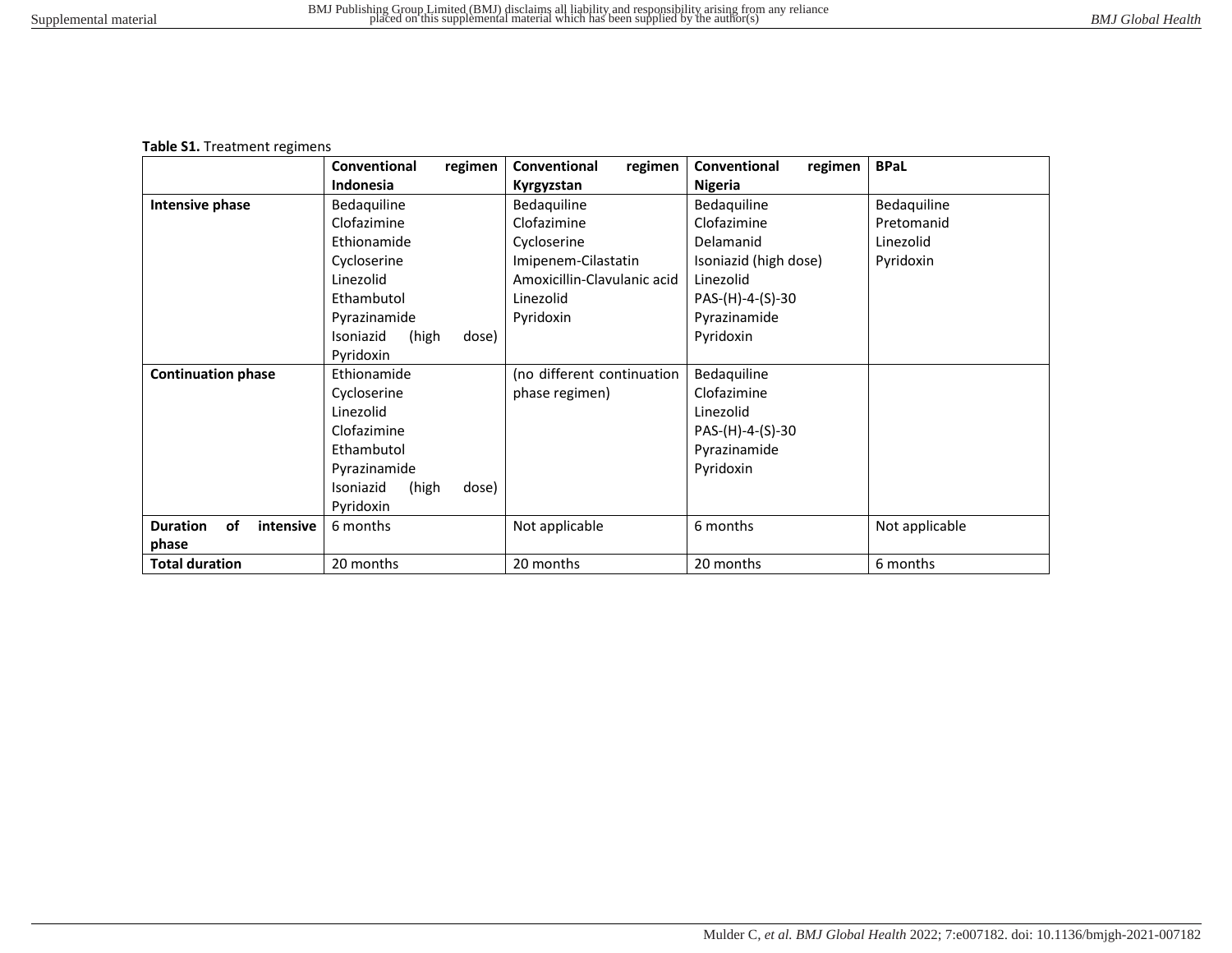|                                               |           | Unit costs (USD, 2017) |           | Quantities of use |                                            |             |                                                             |                                                              |
|-----------------------------------------------|-----------|------------------------|-----------|-------------------|--------------------------------------------|-------------|-------------------------------------------------------------|--------------------------------------------------------------|
|                                               | Indonesia | Kyrgyzstan             | Nigeria   |                   | Conventional XDR-TB regimen<br><b>BPaL</b> |             | Source Unit costs                                           |                                                              |
|                                               |           |                        |           | Indonesia         | Kyrgyzstan                                 | Nigeria     | <sup>1</sup> (Indonesia), K<br>(Kyrgyzstan), N<br>(Nigeria) | Indonesia/Kyrgyzstan/Nigeria                                 |
| <b>Drugs</b>                                  |           |                        |           |                   |                                            |             |                                                             |                                                              |
| Intensive phase                               |           |                        |           |                   |                                            |             |                                                             |                                                              |
| Bedaquiline 100 mg                            | 5.71      | 2.16                   | 2.16      | 188               | 356                                        | 188         | 200                                                         | national e catalogue / GDF Nov 2018 /<br><b>GDF Nov 2018</b> |
| Clofazimine 100 mg                            | 1.13      | 1.00                   | 1.00      | 540               | 600                                        | 180         | $\mathbf 0$                                                 | national e catalogue / GDF Nov 2018 /<br><b>GDF Nov 2018</b> |
| Cycloserine 250 mg                            | 0.19      | 0.23                   | <b>NA</b> | 540               | 1,800                                      |             | 0                                                           | national e catalogue / GDF Nov 2018                          |
| Delamanid 50 mg                               | <b>NA</b> | <b>NA</b>              | 2.77      | $\mathbf 0$       | $\mathbf 0$                                | 720         | $\mathbf 0$                                                 | <b>GDF Nov 2018</b>                                          |
| Ethambutol 400 mg                             | 0.03      | <b>NA</b>              | <b>NA</b> | 540               | $\mathbf 0$                                | 0           | 0                                                           | national e catalogue                                         |
| Ethionamide 250 mg                            | 0.08      | <b>NA</b>              | <b>NA</b> | 540               | 0                                          | 0           | $\pmb{0}$                                                   | national e catalogue                                         |
| Imipenem-Cilastatin 500<br>mg/500 mg          | <b>NA</b> | 3.40                   | <b>NA</b> | 0                 | 2,400                                      | $\mathbf 0$ | $\mathbf 0$                                                 | <b>GDF Nov 2018</b>                                          |
| Amoxicillin-Clavulanic acid<br>250 mg/ 125 mg | <b>NA</b> | 0.12                   | <b>NA</b> | $\mathbf 0$       | 1,200                                      | $\mathbf 0$ | $\mathbf 0$                                                 | <b>GDF Nov 2018</b>                                          |
| Isoniazid 300 mg                              | 0.03      | <b>NA</b>              | 0.02      | 360               | $\Omega$                                   | 900         | $\mathbf 0$                                                 | national e catalogue / GDF Nov 2018                          |
| Linezolid 600 mg                              | 6.39      | 1.20                   | 1.20      | 180               | 600                                        | 180         | 265                                                         | national e catalogue / GDF Nov 2018 /<br><b>GDF Nov 2018</b> |
| PAS-(H)-4-(S)-30                              | <b>NA</b> | <b>NA</b>              | 1.46      | $\mathbf 0$       | $\mathbf 0$                                | 360         | $\mathbf 0$                                                 | <b>GDF Nov 2018</b>                                          |
| Pyrazinamide 400 mg                           | 0.02      | <b>NA</b>              | <b>NA</b> | 720               | 0                                          | $\mathbf 0$ | 0                                                           | national e catalogue                                         |
| Pyrazinamide 500 mg                           | <b>NA</b> | <b>NA</b>              | 0.06      | $\Omega$          | $\mathbf 0$                                | 540         | $\Omega$                                                    | <b>GDF Nov 2018</b>                                          |
| Pretomanid 200 mg                             | 2.00      | 2.00                   | 2.00      | $\mathbf 0$       | $\mathbf 0$                                | $\mathbf 0$ | 182                                                         | TB Alliance 2019 <sup>a</sup>                                |
| Continuation phase*                           |           |                        |           |                   |                                            |             |                                                             |                                                              |
| Bedaquiline 100 mg                            | <b>NA</b> | <b>NA</b>              | 2.16      | 0                 | 0                                          | 156         | 0                                                           | national e catalogue / GDF Nov 2018                          |
| Clofazimine 100 mg                            | 1.13      | <b>NA</b>              | 1.00      | 1,260             | $\mathbf 0$                                | 420         | 0                                                           | national e catalogue / GDF Nov 2018                          |
| Cycloserine 250 mg                            | 0.19      | <b>NA</b>              | <b>NA</b> | 1,260             | 0                                          | $\mathbf 0$ | $\mathbf 0$                                                 | national e catalogue                                         |
| Ethambutol 400 mg                             | 0.03      | <b>NA</b>              | <b>NA</b> | 1,260             | 0                                          | 0           | 0                                                           | national e catalogue                                         |

**Table S2.** Unit costs of the cost components and the quantities of use for the current regimens and BPaL for treating XDR-TB in Indonesia, Kyrgyzstan, and Nigeria.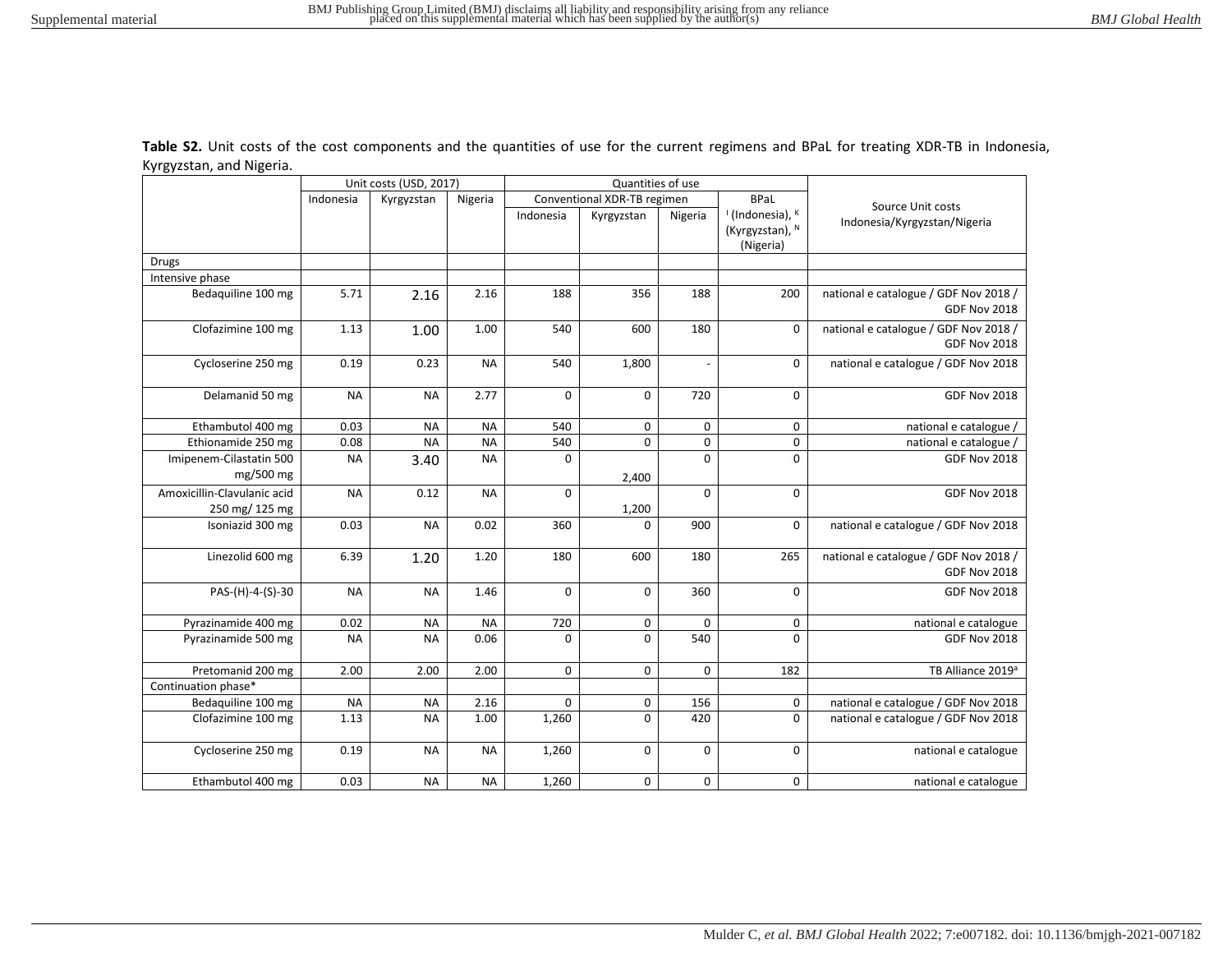| national e catalogue                                       | $\pmb{0}$                            | $\overline{\mathbf{0}}$ | $\overline{0}$ | 1,260        | <b>NA</b> | <b>NA</b> | 0.08      | Ethionamide 250 mg                      |
|------------------------------------------------------------|--------------------------------------|-------------------------|----------------|--------------|-----------|-----------|-----------|-----------------------------------------|
| national e catalogue                                       | 0                                    | $\pmb{0}$               | $\mathbf 0$    | 840          | <b>NA</b> | <b>NA</b> | 0.03      | Isoniazid 300 mg                        |
| national e catalogue / GDF Nov 2018                        | $\mathbf 0$                          | 420                     | $\mathbf 0$    | 420          | 1.07      | <b>NA</b> | 6.39      | Linezolid 600 mg                        |
| <b>GDF Nov 2018</b>                                        | $\mathbf 0$                          | 840                     | $\mathbf 0$    | $\mathbf 0$  | 1.36      | <b>NA</b> | <b>NA</b> | PAS-(Na)-4-(S)-30                       |
| national e catalogue                                       | 0                                    | 0                       | 0              | 1,680        | <b>NA</b> | <b>NA</b> | 0.02      | Pyrazinamide 400 mg                     |
| <b>GDF Nov 2018</b>                                        | $\Omega$                             | 1,260                   | $\mathbf 0$    | $\Omega$     | 0.06      | <b>NA</b> | <b>NA</b> | Pyrazinamide 500 mg                     |
|                                                            |                                      |                         |                |              |           |           |           | Ancillary drugs                         |
| Private pharmacy                                           | $0^{1,K}$ , 360 <sup>N</sup>         | 1,200                   | $\mathbf 0$    | 0            | 0.10      | <b>NA</b> | <b>NA</b> | Pyridoxine 50 mg                        |
| national e catalogue / GDF Nov 2018                        | 180 <sup>1, K</sup> , 0 <sup>N</sup> | 0                       | 600            | 600          | <b>NA</b> | 0.03      | 0.04      | Pyridoxine 100 mg                       |
|                                                            |                                      |                         |                |              |           |           |           | Treatment management                    |
| National insurance / microcosting /<br>literature(1)       | $1^1$ , $30^k$ , $0^N$               | 0                       | 49             | $\mathbf{1}$ | 81.08     | 17.91     | 212.05    | Hospitalization day                     |
| Microcosting / WHO CHOICE                                  | $0^1$ , $9^k$ , $1^N$                | $\mathbf 1$             | 21             | $\mathsf 0$  | 8.42      | 2.93      | <b>NA</b> | Consultation at hospital                |
| Microcosting / microcosting / WHO<br><b>CHOICE</b>         | $9^1, 0^K, 8^N$                      | 20                      | $\mathbf 0$    | 19           | 5.75      | <b>NA</b> | 1.45      | Consultation at health<br>center        |
| Microcosting / microcosting /<br>literature(1)             | 149K, 180 <sup>I,N</sup>             | 600                     | 550            | 600          | 6.78      | 0.55      | 2.69      | DOT at health center                    |
| Microcosting                                               | $0^1$ , 1 <sup>K</sup> , $0^N$       | $\pmb{0}$               | $\mathbf{1}$   | 0            | <b>NA</b> | 1.51      | <b>NA</b> | DOTS at hospital                        |
| Microcosting / literature(1)                               | $0^1, 6^{K,N}$                       | 20                      | 20             | 0            | 119.35    | 1.60      | <b>NA</b> | Home visit                              |
| NTP / microcosting / top down KNCV                         | 6                                    | 20                      | 20             | 20           | 16.50     | 14.75     | 53.68     | Patient support per month               |
|                                                            |                                      |                         |                |              |           |           |           | Laboratory tests for<br>patients safety |
| Microcosting / Fee at private labs / fee<br>at private lab | 8                                    | 22                      | 22             | 8            | 16.50     | 2.95      | 7.63      | ECG                                     |
| Fee at private hospitals / Fee at private                  | $\mathbf 0$                          | 9                       | 9              | $\mathbf 1$  | 8.25      | 6.05      |           | Audiometry                              |
| labs / top down KNCV                                       |                                      |                         |                |              |           |           | 13.03     |                                         |
| Fee at private and public hospitals                        | $1^1$ , $0^{K,N}$                    | $\pmb{0}$               | 0              | $\mathbf{1}$ | <b>NA</b> | <b>NA</b> | 5.80      | Color vision testing                    |
| Microcosting / Fee at private labs / fee                   | 12                                   | 22                      | 22             | $\mathbf{1}$ | 9.90      | 4.87      |           | Complete blood counts                   |
| at private lab                                             |                                      |                         |                |              |           |           | 4.77      |                                         |
| fee at private lab                                         | $\pmb{0}$                            | 3                       | $\mathbf 0$    | 0            | 3.30      | <b>NA</b> | <b>NA</b> | HIV rapid test                          |
|                                                            |                                      |                         |                |              |           |           |           |                                         |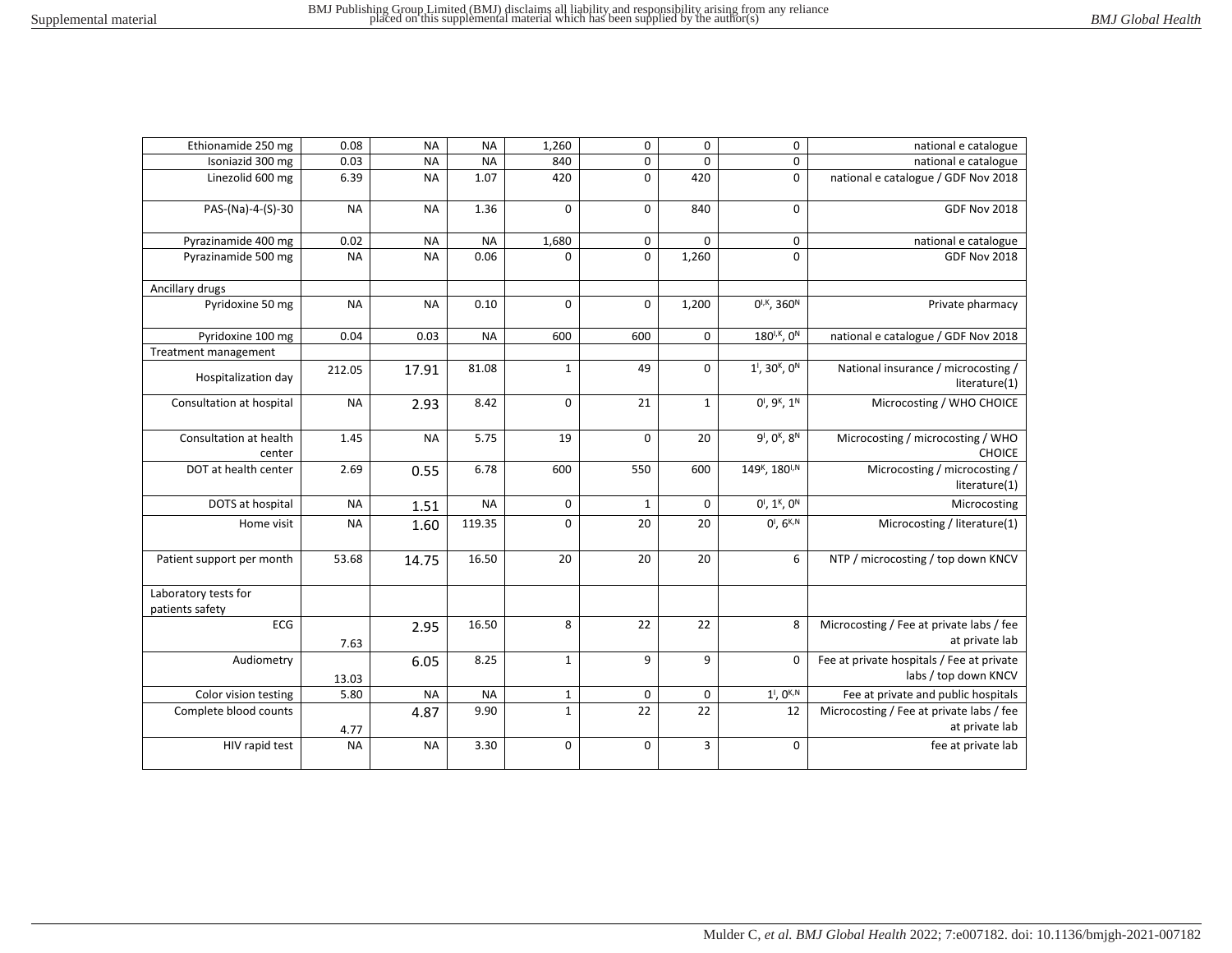| Liver function tests                       | 4.61      | 16.96     | 16.50     | $\overline{7}$ | 14             | 14             | $\overline{7}$                | Microcosting / Fee at private labs / fee<br>at private lab       |
|--------------------------------------------|-----------|-----------|-----------|----------------|----------------|----------------|-------------------------------|------------------------------------------------------------------|
| Pregnancy test                             | <b>NA</b> | <b>NA</b> | 3.30      | 0              | $\mathbf 0$    | 0.29           | $0^{1,K}$ , 0.29 <sup>N</sup> | fee at private lab                                               |
| Serum creatinine                           | 2.48      | 3.98      | 9.90      | $\mathbf{1}$   | $\overline{7}$ | $\overline{7}$ | $\mathbf{1}$                  | Microcosting / Fee at private labs / fee<br>at private lab       |
| Serum glucose                              | 1.81      | 2.95      | 3.30      | $\mathbf{1}$   | $\mathbf{1}$   | $\mathbf{1}$   | $\mathbf{1}$                  | microcosting Fee at private labs / fee at<br>private lab         |
| Thyroid stimulating<br>hormone             | 17.89     | 12.68     | 33.00     | 4              | $\overline{4}$ | 4              | $\mathbf 0$                   | Fee at private lab / Fee at private labs /<br>fee at private lab |
| Amylase                                    | <b>NA</b> | <b>NA</b> | 16.13     | 0              | $\mathbf 0$    | $\mathbf{1}$   | $0^{1,K}$ , $1^N$             | fee at private lab                                               |
| Lipase                                     | 7.07      | 6.49      | 32.27     | $\mathsf 0$    | $\mathbf{1}$   | $\mathbf{1}$   | $\mathbf{1}$                  | Microcosting / Fee at private labs / fee<br>at private lab       |
| Serum albumin                              | 1.88      | 3.69      | 4.84      | 0              | $\mathbf 0$    | $\mathbf{1}$   | $\mathbf{1}$                  | Microcosting / Fee at private labs / fee<br>at private lab       |
| Serum potassium                            | 5.94      | 2.51      | 6.45      | 6              | $\overline{7}$ | $\overline{7}$ | $\mathbf{1}$                  | Fee at private lab / Fee at private labs /<br>fee at private lab |
| <b>Hepatitis B Ag</b>                      | <b>NA</b> | <b>NA</b> | 3.30      | $\mathbf 0$    | $\mathbf 0$    | $\mathbf{1}$   | $0^{1,K}$ , $1^N$             | fee at private lab                                               |
| Hepatitis C Ag                             | <b>NA</b> | <b>NA</b> | 6.45      | $\mathbf 0$    | $\mathbf 0$    | $\mathbf{1}$   | $0^{1,K}$ , $1^N$             | fee at private lab                                               |
| <b>XDR-TB treatment</b><br>monitoring test |           |           |           |                |                |                |                               |                                                                  |
| Smear                                      | 1.92      | 5.45      | 9.45      | 13             | 21             | 21             | $\overline{7}$                | Microcosting / microcosting /<br>literature(1)                   |
| Liquid culture                             | 20.46     | <b>NA</b> | <b>NA</b> | 13             | $\mathbf 0$    | 0              | $6^1$ , $0^{K,N}$             | Fee at public lab                                                |
| Solid culture                              | <b>NA</b> | 20.67     | 54.69     | 0              | 13             | 13             | $0^1, 6^{K,N}$                | Microcosting / literature(1)                                     |
| <b>CXR</b>                                 | 4.76      | 2.97      | 9.90      | 5              | $\overline{4}$ | 5              | $\overline{2}$                | Microcosting / Fee at private labs / top<br>down KNCV            |

\*In Kyrgyzstan no distinction was made between intensive and continuation phase

NA: Not applicable

<sup>a</sup>Applicable to all countries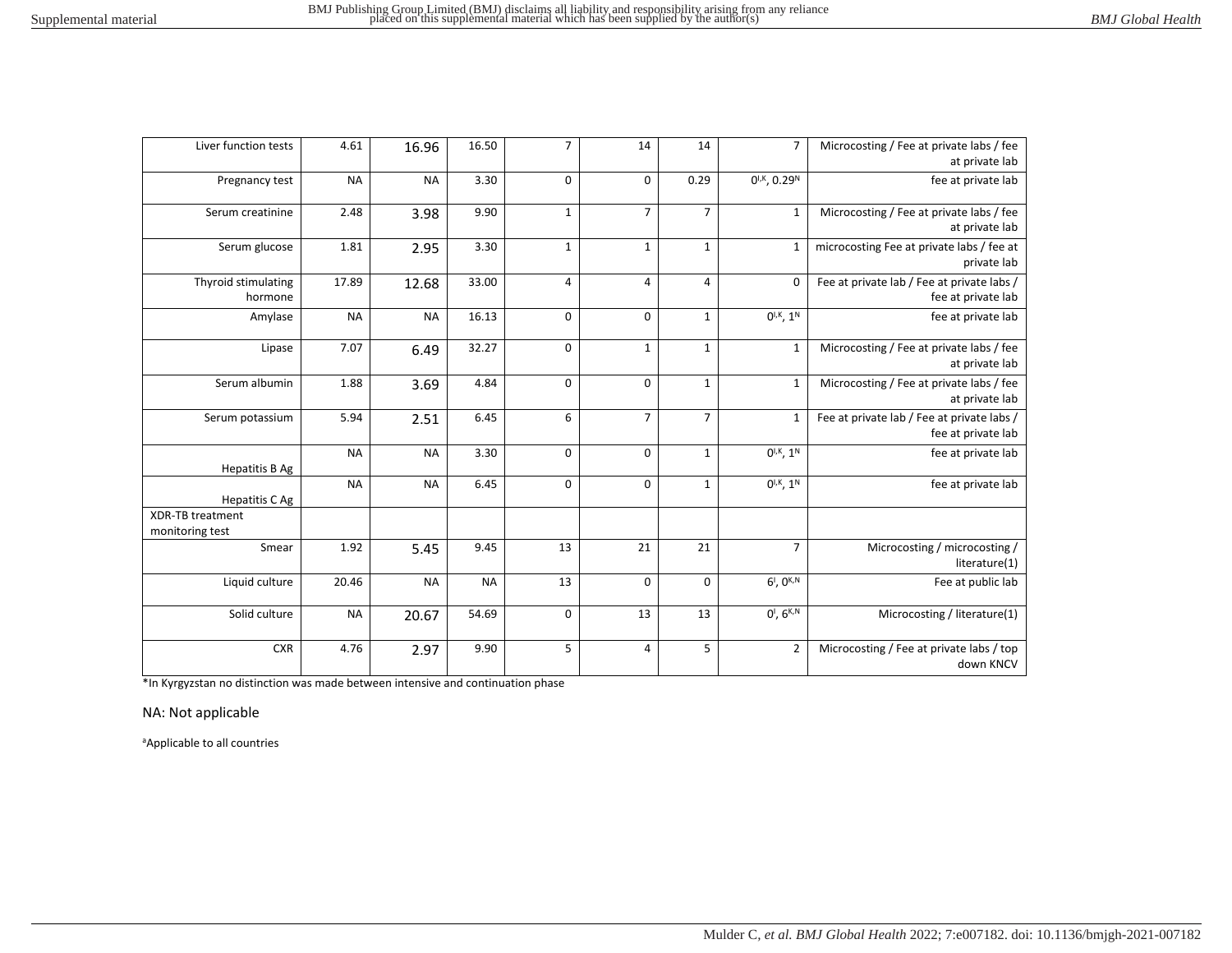#### **Cost analysis**

The unit costs for inpatient days were calculated using a top-down method for Kyrgyzstan, based on the annual financial report of the national TB hospital and the statistics on inpatient days of TB patients. In Nigeria, the inpatient costs were extracted from the earlier costing study and inflated to the actual cost in USD for 2017 (1). In Indonesia, the costs for inpatient days referred to the standard tariff under National Health Insurance scheme, given that most TB patients are covered by the government. This included the costs for administration, buildings, catering, cleaning, radiology, pharmacy (without the cost of drugs), consumables, laundry, maintenance, security, staff, transportation, and other costs. The unit costs for outpatient consultations included costs for consumables, overhead, staff, transportation allowance, other supplies, and direct personnel costs and were obtained empirically in Kyrgyzstan in the three health facilities mentioned above, and in Indonesia and Nigeria from recent costing studies (Indonesian findings being prepared for publication) (1).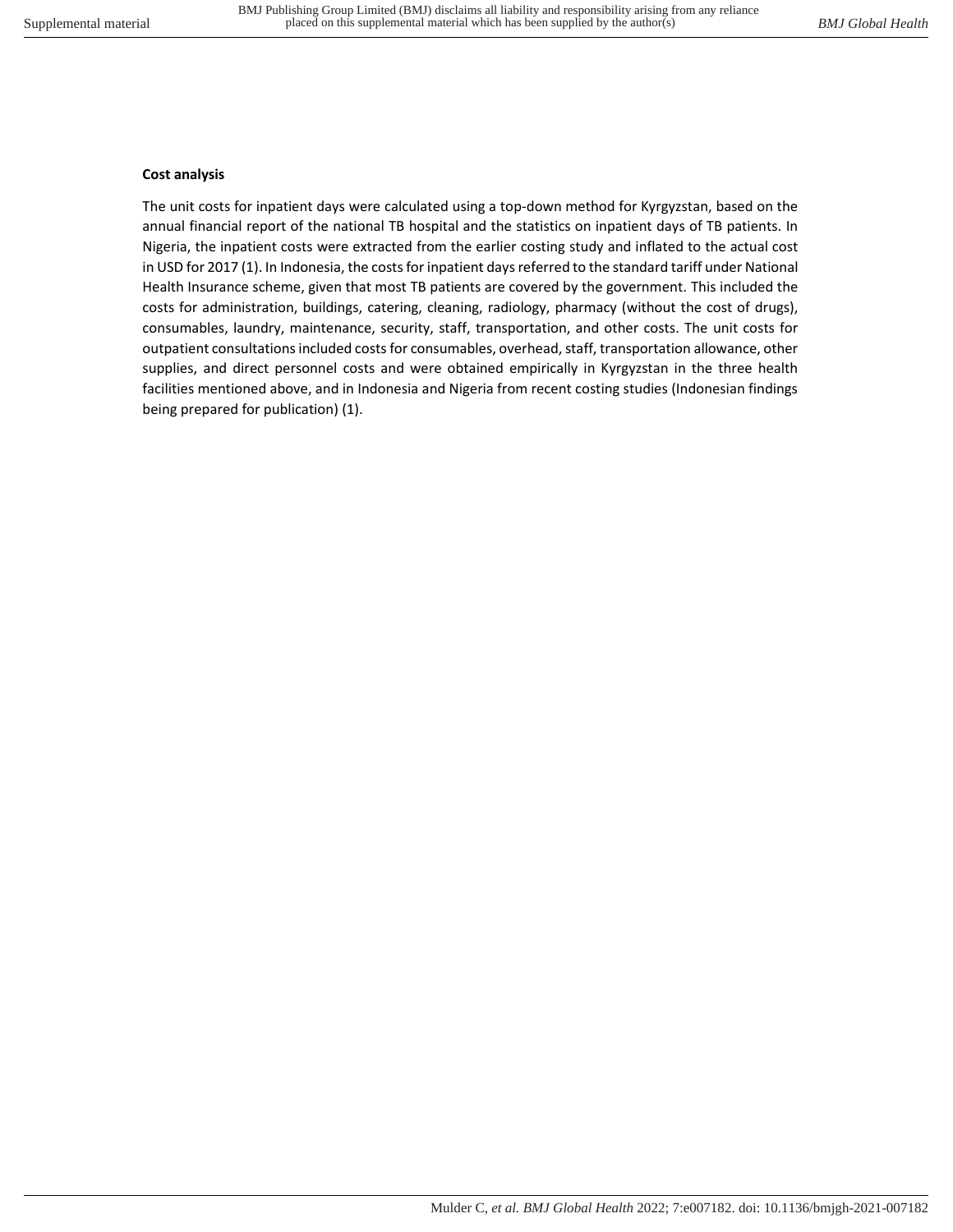

**Figure S1.** Design of the Markov model for the conventional regimen and the BPaL regimen. For patients on the BPaL regimen who permanently discontinued treatment we assumed that 50% would be switched to the conventional regimen.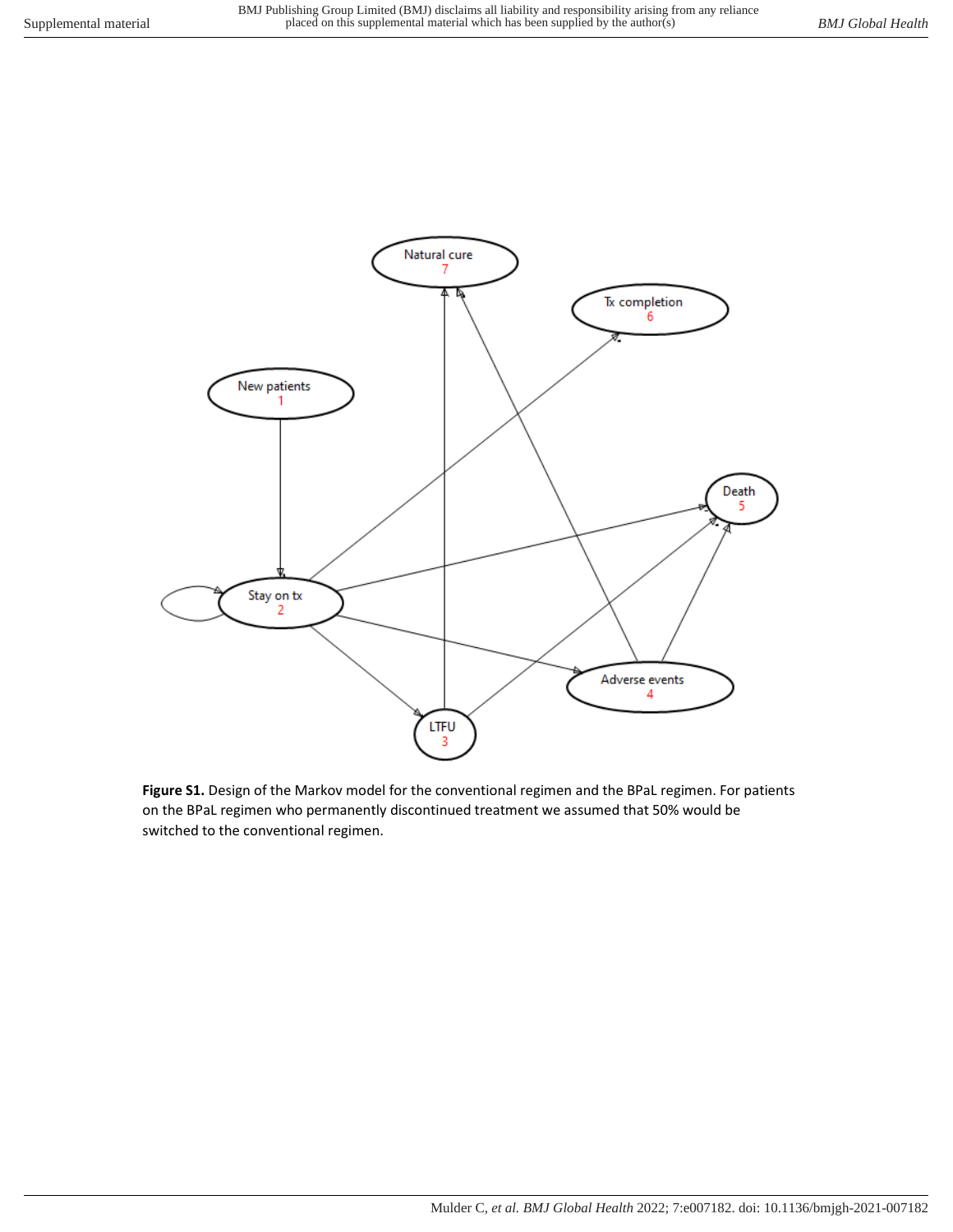

**Figure S2A.** One-way sensitivity analysis for the average cost per BPaL treatment completed in Kyrgyzstan



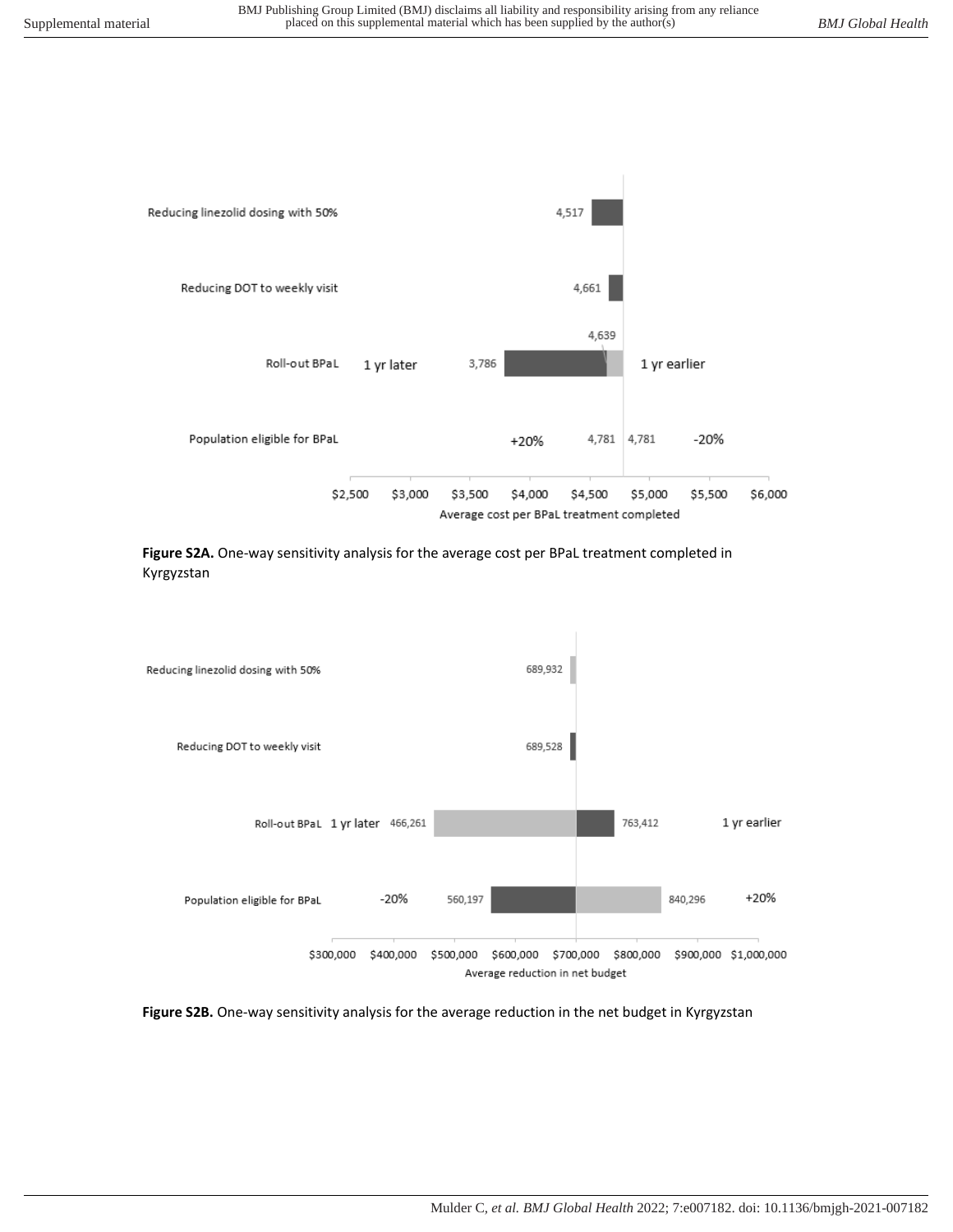

**Figure S3A.** One-way sensitivity analysis for the average cost per BPaL treatment completed in Nigeria



**Figure S3B.** One-way sensitivity analysis for the average reduction in the net budget in Nigeria